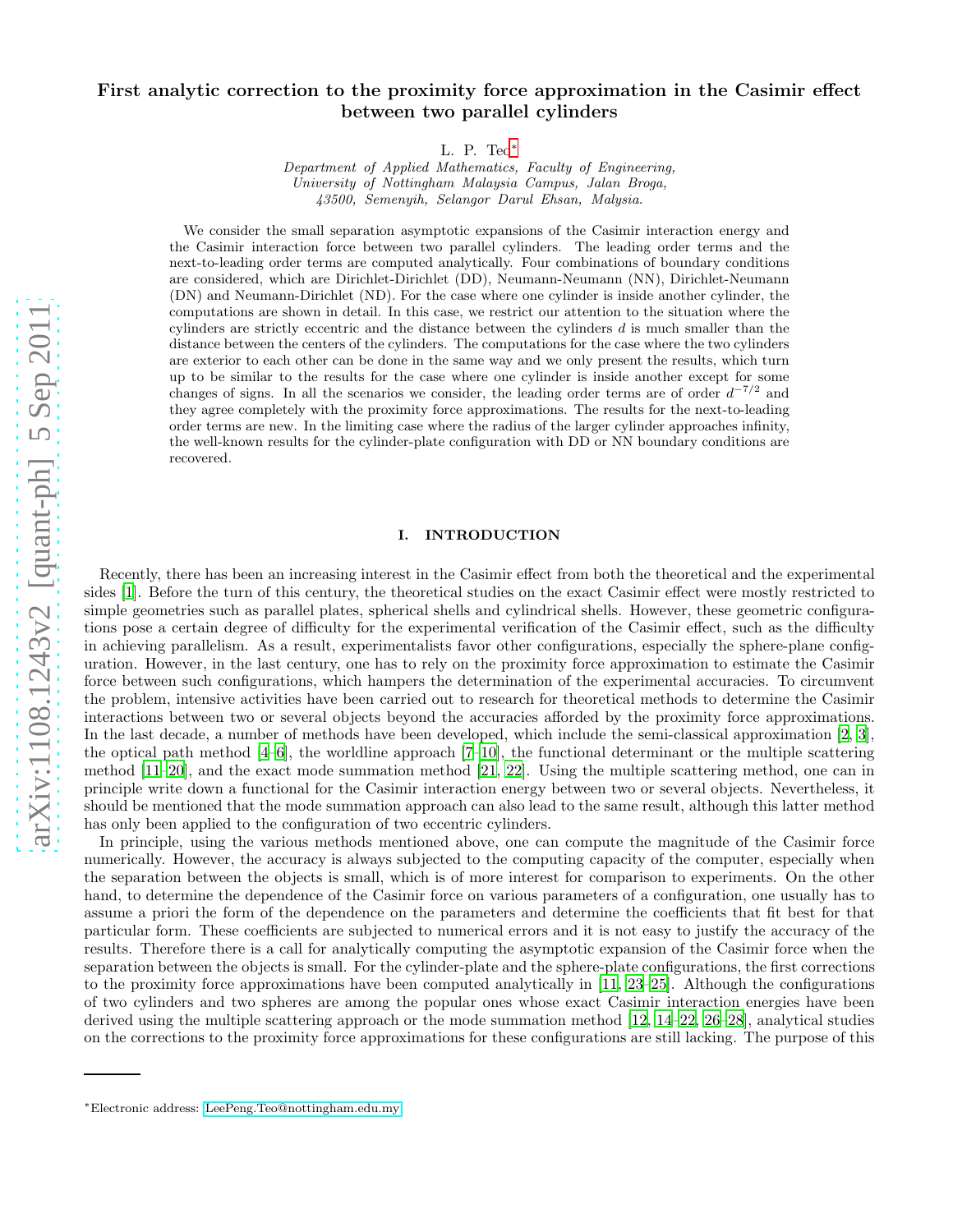article is to address this problem for the configuration of two cylinders. The results would be compared to the results for the cylinder-plate configuration which is a special case where the radius of one of the cylinders approaches infinity.

In [\[28,](#page-17-4) [29\]](#page-17-5), some experimental setups have been proposed to measure the Casimir interaction force between two eccentric cylinders. It was argued that the cylindrical configuration has some of the experimental advantages of both the the parallel planes and the sphere-plane configurations. It can lead to favorable conditions to search for extra-gravitational forces in the micrometer range and for the observation of finite-temperature corrections. These latter subjects have been explored for the cylinder-plane configuration in [\[30](#page-17-6)[–33\]](#page-17-7). In view of this, the cylindrical configuration is becoming increasingly important in the study of the Casimir effect. It is timely to do an analytical study on the strength of the Casimir force when the separation between the cylinders is small.

In this article, we consider the case where one cylinder is inside another, and the case where two cylinders are outside each other. The functional determinant representations of the exact Casimir interaction energies have been derived in several places, such as [\[20](#page-16-8)[–22](#page-17-0), [34](#page-17-8)[–36\]](#page-17-9) for the case of one cylinder inside another, and [\[1](#page-16-0), [20,](#page-16-8) [35,](#page-17-10) [36](#page-17-9)] for the case of two cylinders exterior to each other. Using this formulas, we compute analytically the first correction to the proximity force approximations. In the case of one cylinder inside another, the roles of the two cylinders are not symmetrical. We explain the computations in detail for this case. The computations for the case of two cylinders outside each other can be done in the same way and we only present the results.

Throughout the paper, we use the units with  $\hbar = c = 1$ .

## II. PROXIMITY FORCE APPROXIMATION OF THE CASIMIR INTERACTION BETWEEN TWO PARALLEL ECCENTRIC CYLINDERS



<span id="page-1-0"></span>FIG. 1: The cross section of two eccentric cylinders.

As shown in Fig. [1,](#page-1-0) we consider two parallel cylinders of length L and radii a and b respectively. The cylinder of radius a lies inside the cylinder of radius b. Denote by  $\delta$  the separation between the centers of the cylinders, and d the distance between the cylinders. Clearly, we have  $\delta = b - a - d$ . In this article, we assume exclusively  $\delta > 0$ , i.e., the cylinders are not concentric. The concentric case has been considered in [\[28](#page-17-4), [37,](#page-17-11) [38\]](#page-17-12). For the boundary conditions on the cylinders, we impose Dirichlet or Neumann boundary conditions. In the following, we will denote the boundary conditions by XY, where  $X = D$  (Dirichlet) or N (Neumann) is the boundary condition on the cylinder of radius a, and  $Y = D$  or N for the cylinder of radius b.

In this section, we use the proximity force approximation (PFA) to obtain the leading term of the Casimir interaction force between the two cylinders when  $d \ll \delta \ll b - a$ . Notice that the radii a and b are fixed parameters, whereas the distance between the cylinders d is a variable.

First, recall that the Casimir interaction force per unit area on two parallel plates separated by a distance  $H$  is given by

<span id="page-1-1"></span>
$$
\mathcal{F}_{\text{Cas}}^{\parallel}(H) = -\frac{\pi^2}{480H^4},\tag{1}
$$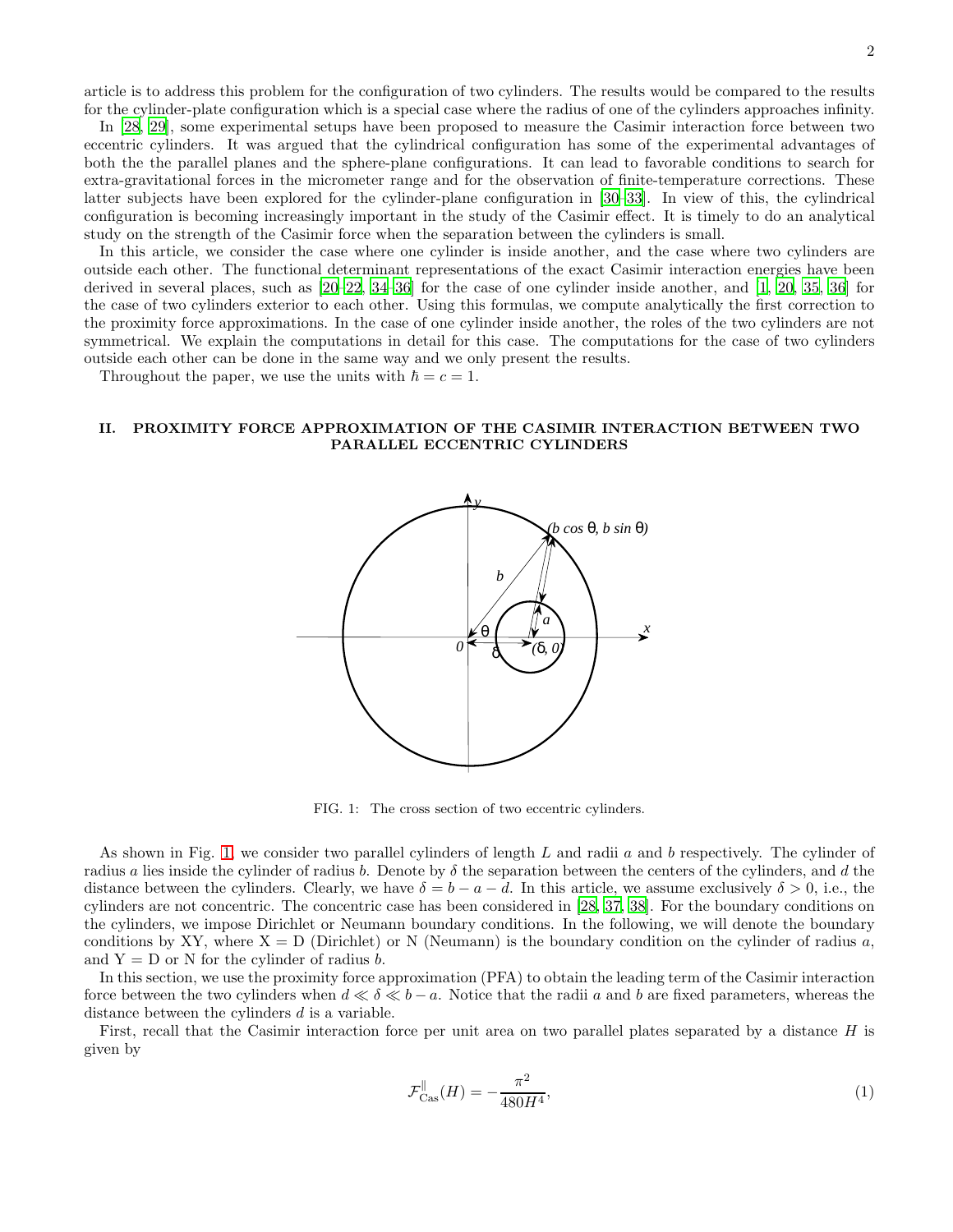if the two plates are both imposed with Dirichlet boundary conditions or Neumann boundary conditions. If one plate is imposed with Dirichlet boundary condition and one plate is imposed with Neumann boundary condition, the Casimir interaction force density is  $-7/8$  times of [\(1\)](#page-1-1), i.e.,

$$
\mathcal{F}_{\text{Cas}}^{\parallel}(d) = \frac{7}{8} \frac{\pi^2}{480H^4} = \frac{7\pi^2}{3840H^4}.
$$
\n(2)

Using PFA, we have to integrate the Casimir energy density  $\mathcal{F}_{\text{Cas}}^{\parallel}(H)$  over the area of one of the cylinders, with H being the distance from a point of the integrated cylinder to the other cylinder. Here we choose to integrate over the cylinder of radius b. The integration over the length of the cylinder is trivial. Using polar coordinates, we find that the shortest distance from the point with parameter  $\theta$  (see Fig. 1) to the cylinder of radius a is

$$
\sqrt{(b\cos\theta-\delta)^2+(b\sin\theta)^2}-a=\sqrt{b^2+\delta^2-2b\delta\cos\theta}-a.
$$

Then for the DD or the NN case, the PFA for the Casimir interaction force between the cylinders is

$$
F_{\text{Cas}}^{\text{PFA}} = -\frac{\pi^2 bL}{240} \int_0^{\pi} \frac{1}{\left(\sqrt{b^2 + \delta^2 - 2b\delta\cos\theta} - a\right)^4} d\theta.
$$

Making a change of variables

$$
u = \frac{\sqrt{b^2 + \delta^2 - 2b\delta\cos\theta} - a}{d},
$$

we find that

$$
\cos \theta = \frac{b^2 + \delta^2 - (du + a)^2}{2b\delta},
$$
  
\n
$$
\sin \theta = \frac{\sqrt{4b^2\delta^2 - [b^2 + \delta^2 - (du + a)^2]^2}}{2b\delta} = \frac{\sqrt{d(u - 1)(2a + du + d)[(2b - a - d)^2 - (du + a)^2]}}{2b\delta},
$$
  
\n
$$
du = \frac{b\delta \sin \theta}{d(du + a)}d\theta,
$$

and thus

$$
F_{\text{Cas}}^{\text{PFA}} = -\frac{\pi^2 bL}{240} \int_1^{\frac{2(b-a)-d}{d}} \frac{d(du+a)}{d^4 u^4} \frac{d(du+a)}{\sqrt{d(u-1)(2a+du+d)\left[(2b-a-d)^2-(du+a)^2\right]}} du.
$$

In the limit  $d \to 0$ , we find that the leading order term of the PFA is

$$
F_{\text{Cas}}^{\text{PFA}} \sim -\frac{\pi^2 \sqrt{ab} L}{240 \sqrt{2(b-a)} d^{\frac{7}{2}}} \int_1^{\infty} \frac{1}{u^4 \sqrt{u-1}} du
$$
  
= 
$$
-\frac{\pi^3 \sqrt{ab} L}{768 \sqrt{2(b-a)} d^{\frac{7}{2}}}.
$$
 (3)

<span id="page-2-0"></span>For two perfectly conducting eccentric cylinders, the proximity force approximation to the Casimir interaction force is twice that of [\(3\)](#page-2-0), corresponding to the sum of the TE (which is equal to NN) and the TM (which is equal to DD) contributions. This has been obtained in [\[29\]](#page-17-5).

For the DN or the ND case, one just has to multiply [\(3\)](#page-2-0) by  $-\frac{7}{8}$  which gives

$$
F_{\text{Cas}}^{\text{PFA}} \sim \frac{7\pi^3 \sqrt{ab} L}{6144\sqrt{2(b-a)}d^{\frac{7}{2}}}.
$$
\n
$$
\tag{4}
$$

## III. THE FORMULA FOR THE EXACT CASIMIR INTERACTION ENERGY BETWEEN THE PARALLEL ECCENTRIC CYLINDERS

The exact Casimir interaction energy between two eccentric cylinders has been derived in [\[21,](#page-16-9) [22,](#page-17-0) [34](#page-17-8)] using mode summation approach and in [\[20](#page-16-8), [35](#page-17-10), [36](#page-17-9)] using scattering or functional determinant method. The Casimir interaction energy can be represented as

<span id="page-2-1"></span>
$$
E_{\text{Cas}} = \frac{L}{4\pi} \int_0^\infty \xi \text{Tr} \ln\left(\mathbf{1} - \mathbf{M}(\xi)\right) d\xi,\tag{5}
$$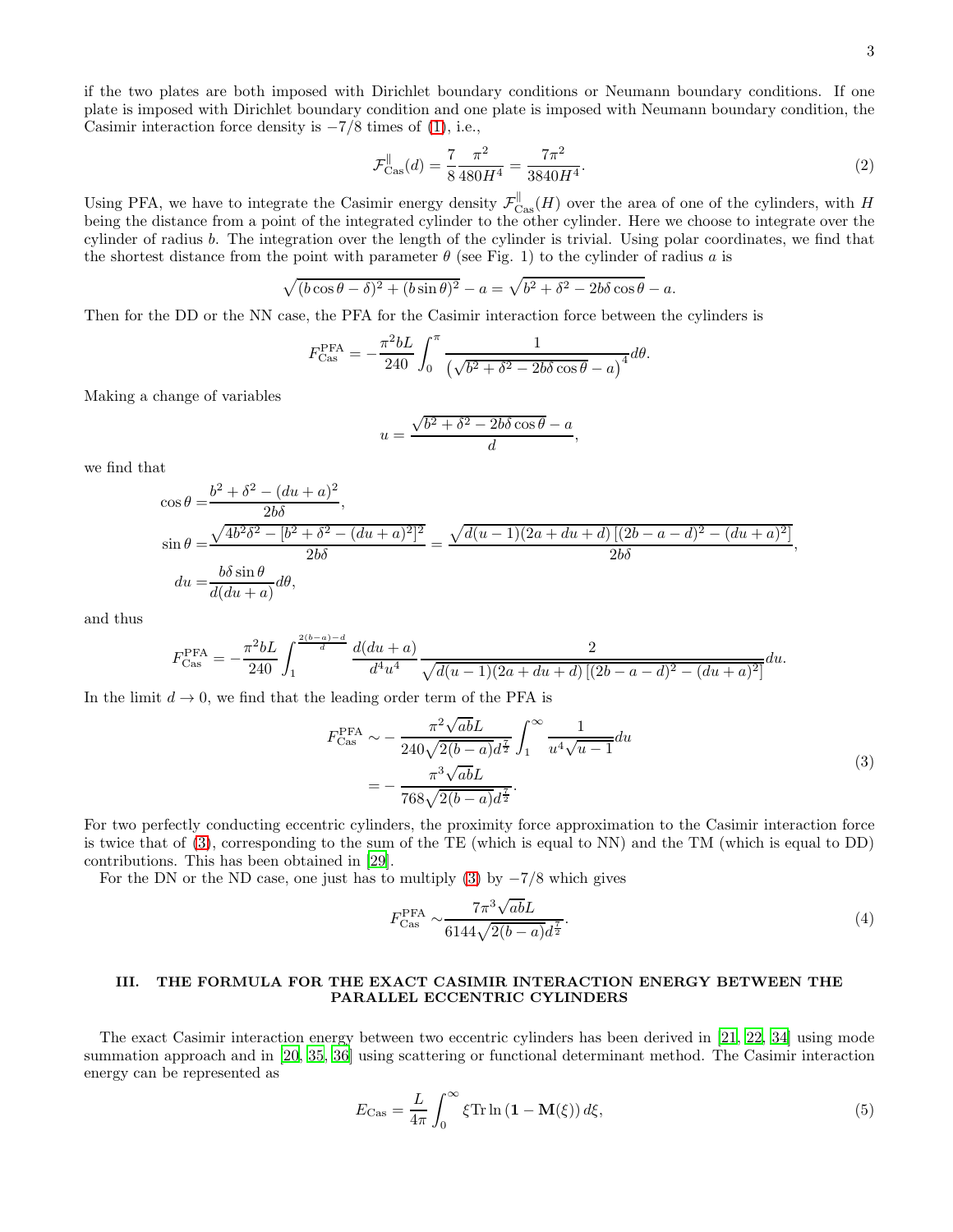<span id="page-3-0"></span>where **M** is an  $\infty \times \infty$  matrix with elements  $M_{mn}$ ,  $-\infty \leq m, n \leq \infty$ ,

$$
M_{mn}^{\text{DD}}(\xi) = \frac{I_n(a\xi)}{K_m(a\xi)} \sum_{p=-\infty}^{\infty} \frac{K_p(b\xi)}{I_p(b\xi)} I_{p-m}(\delta\xi) I_{p-n}(\delta\xi)
$$
  
\n
$$
M_{mn}^{\text{NN}}(\xi) = \frac{I'_n(a\xi)}{K'_m(a\xi)} \sum_{p=-\infty}^{\infty} \frac{K'_p(b\xi)}{I'_p(b\xi)} I_{p-m}(\delta\xi) I_{p-n}(\delta\xi),
$$
  
\n
$$
M_{mn}^{\text{DN}}(\xi) = \frac{I_n(a\xi)}{K_m(a\xi)} \sum_{p=-\infty}^{\infty} \frac{K'_p(b\xi)}{I'_p(b\xi)} I_{p-m}(\delta\xi) I_{p-n}(\delta\xi),
$$
  
\n
$$
M_{mn}^{\text{ND}}(\xi) = \frac{I'_n(a\xi)}{K'_m(a\xi)} \sum_{p=-\infty}^{\infty} \frac{K_p(b\xi)}{I_p(b\xi)} I_{p-m}(\delta\xi) I_{p-n}(\delta\xi).
$$
  
\n(6)

In these formulas,  $I_{\nu}(z)$  and  $K_{\nu}(z)$  are the modified Bessel functions of first and second kinds respectively. Recall that the dependence on the distance d between the cylinders is encoded in the variable  $\delta = b - a - d$ . From [\(6\)](#page-3-0), we notice that the terms dependent on d,  $I_{p-m}(\delta\xi)I_{p-n}(\delta\xi)$ , is identical for the four combinations of boundary conditions. The factors  $I_{p-m}(\delta \xi)$  and  $I_{p-n}(\delta \xi)$  actually come from translation formulas.

Expanding the logarithm and taking the trace in the formula [\(5\)](#page-2-1), we find that the Casimir interaction energy can be evaluated as

<span id="page-3-1"></span>
$$
E_{\text{Cas}} = -\frac{L}{4\pi} \sum_{s=0}^{\infty} \frac{1}{s+1} \int_0^{\infty} \xi \sum_{j_0=-\infty}^{\infty} \dots \sum_{j_s=-\infty}^{\infty} M_{j_0j_1}(\xi) \dots M_{j_sj_0}(\xi) d\xi.
$$
 (7)

Alternatively, one can also use the identity  $\text{Tr} \ln = \ln \det \cot \theta$  write the Casimir interaction energy [\(5\)](#page-2-1) as

<span id="page-3-2"></span>
$$
E_{\text{Cas}} = \frac{L}{4\pi} \int_0^\infty \xi \ln \det \left( \mathbf{1} - \mathbf{M}(\xi) \right) d\xi.
$$
 (8)

In principle, the magnitude of the Casimir interaction energy can be evaluated with the help of a computer. When the separation between the cylinders  $d$  is much larger than the radius  $a$  of the smaller cylinder, one can in fact determine analytically the dominating term of the Casimir interaction energy from [\(7\)](#page-3-1), since in this case, the dominating term is the term with  $s = 0$  and  $j_0 = 0$ . In the opposite limit where  $d \ll a, b$ , which is of more experimental interest, even the numerical computation of the magnitude of the Casimir interaction energy or the Casimir interaction force poses a great challenge since one has to take the matrix M with larger size in [\(8\)](#page-3-2) for convergence. Some numerical results have been discussed in [\[39\]](#page-17-13) for the special cases of quasiconcentric cylinders (where  $\delta \ll a$ ), concentric cylinders (where  $\delta = 0$ ) and the limiting case of a cylinder in front of a plane (where  $b \to \infty$ ). In the following, we will use analytical approach to compute the leading order term and the first order correction term of the Casimir interaction energy and the Casimir interaction force when  $d \ll a, b$ . In addition, we also assume that  $d \ll b - a$ . However, we do not make any assumption about the relative sizes of  $\delta$  and a. As mentioned above, we assume exclusively that  $\delta \neq 0$ . In fact,  $d \ll b - a$  implies  $d \ll \delta$  and  $\delta \sim b - a$ . The method we use is similar to that used in [\[11](#page-16-7), [40](#page-17-14)] for a cylinder in front of a plane and in [\[23,](#page-17-1) [24](#page-17-15), [41](#page-17-16)] for a sphere in front of a plane. Compare to the case of a cylinder in front of a plane discussed in [\[11,](#page-16-7) [40\]](#page-17-14), the main complication here is the summation over  $p$  that appears in the matrix elements  $M_{mn}$  [\(6\)](#page-3-0).

## IV. ASYMPTOTIC BEHAVIOR OF THE CASIMIR INTERACTION ENERGY AND THE CASIMIR INTERACTION FORCE OF THE ECCENTRIC CYLINDERS AT SMALL SEPARATION

Define the dimensionless parameter

$$
\alpha = \frac{a}{b-a}
$$

and the dimensionless variable

$$
\varepsilon = \frac{d}{b-a}.
$$

Let

$$
\frac{1}{2}
$$

$$
\beta = \alpha + 1 = \frac{b}{b - a}.
$$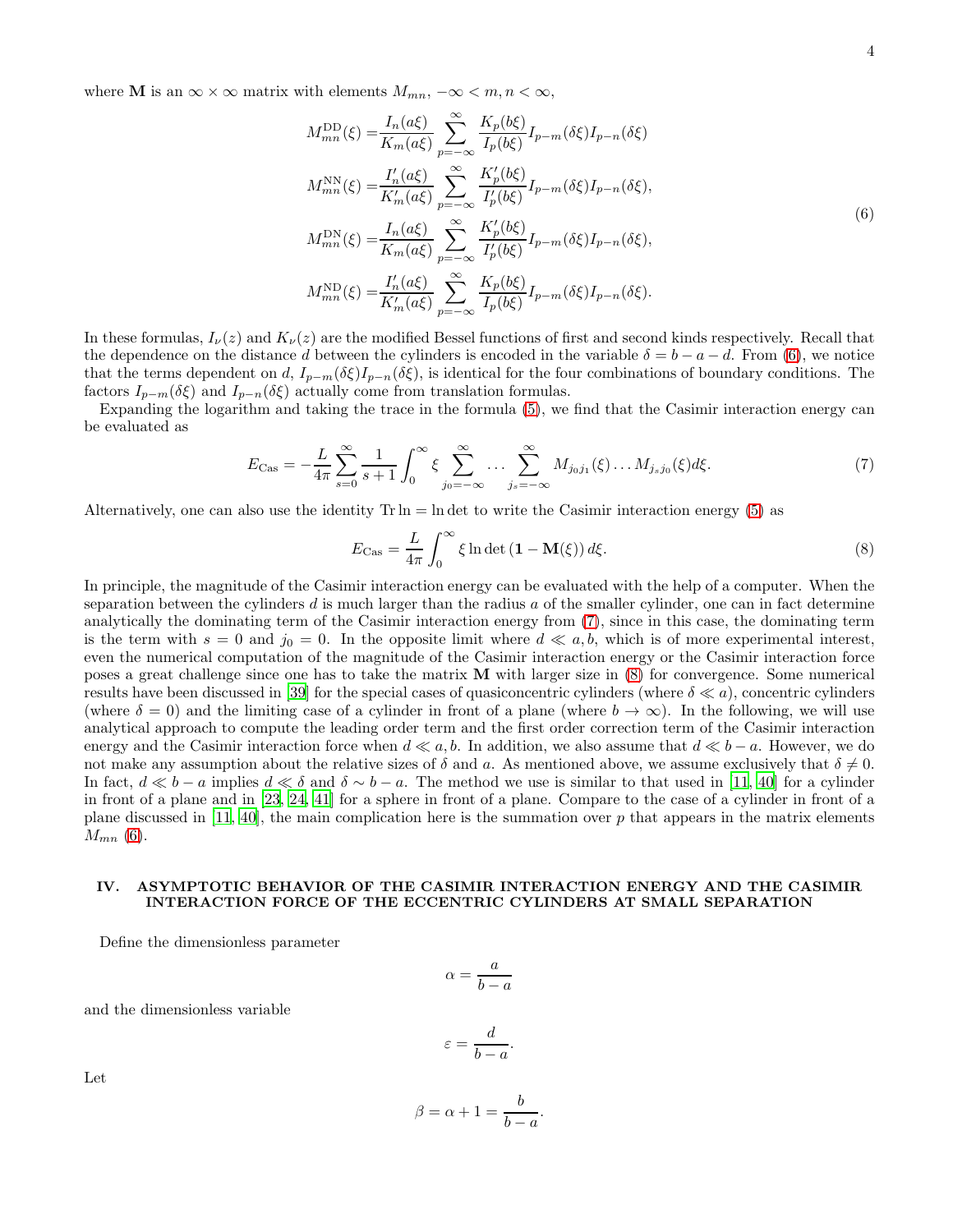We are interested in the asymptotic behaviors of the Casimir interaction energy and the Casimir interaction force when  $\varepsilon \ll 1$ . Making a change of variables  $\xi = \omega/(b-a)$  in [\(7\)](#page-3-1), we find that the Casimir interaction energy can be rewritten as

<span id="page-4-1"></span>
$$
E_{\text{Cas}} = -\frac{L}{4\pi(b-a)^2} \sum_{s=0}^{\infty} \frac{1}{s+1} \int_0^{\infty} \omega \sum_{j_0=-\infty}^{\infty} \dots \sum_{j_s=-\infty}^{\infty} \sum_{p_0=-\infty}^{\infty} \dots \sum_{p_s=-\infty}^{\infty} A_{j_0j_1;p_0}(\omega) \dots A_{j_sj_0;p_s}(\omega) d\omega, \tag{9}
$$

where  $A_{mn;p}(\omega) = B_{mn;p}(\omega) T_{mn;p}(\omega),$ 

$$
B_{mn;p}^{\text{DD}}(\omega) = \frac{I_n(\alpha\omega)}{K_m(\alpha\omega)} \frac{K_p(\beta\omega)}{I_p(\beta\omega)}, \qquad B_{mn;p}^{\text{NN}}(\omega) = \frac{I'_n(\alpha\omega)}{K'_m(\alpha\omega)} \frac{K'_p(\beta\omega)}{I'_p(\beta\omega)},
$$
  
\n
$$
B_{mn;p}^{\text{DN}}(\omega) = \frac{I_n(\alpha\omega)}{K_m(\alpha\omega)} \frac{K'_p(\beta\omega)}{I'_p(\beta\omega)}, \qquad B_{mn;p}^{\text{ND}}(\omega) = \frac{I'_n(\alpha\omega)}{K'_m(\alpha\omega)} \frac{K_p(\beta\omega)}{I_p(\beta\omega)},
$$
  
\n
$$
T_{mn;p}(\omega) = I_{p-m}((1-\varepsilon)\omega)I_{p-n}((1-\varepsilon)\omega).
$$
\n(10)

To find the first two leading terms of the Casimir interaction energy, one can replace the summations by integrations, i.e.,

$$
E_{\text{Cas}} \sim -\frac{L}{4\pi(b-a)^2} \sum_{s=0}^{\infty} \frac{1}{s+1} \int_0^{\infty} \omega \underbrace{\int_{-\infty}^{\infty} \dots \int_{-\infty}^{\infty} \prod_{i=0}^s A_{j_i j_{i+1}; p_i}(\omega)}_{(2s+2) \text{ times}} \prod_{i=0}^s dp_i \prod_{i=0}^s dj_i d\omega, \tag{11}
$$

with the understanding that  $j_{s+1} = j_0$ .

Using Debye asymptotic expansions of modified Bessel functions [\[42](#page-17-17)], one finds that  $A_{\nu_1\nu_2;\nu_3}(\omega)$  has an expansion of the form

$$
A_{\nu_1\nu_2;\nu_3}(\omega) = \pm \frac{\mathcal{A}}{2\pi} \exp\left(\nu_1 \eta(\omega_1) + \nu_2 \eta(\omega_2) - 2\nu_3 \eta(\omega_3) + \nu_4 \eta(\omega_4) + \nu_5 \eta(\omega_5)\right) \times \left(1 + \frac{z_a(t(\omega_1))}{\nu_1} + \frac{z_a(t(\omega_2))}{\nu_2} - 2\frac{z_b(t(\omega_3))}{\nu_3} + \frac{u_1(t(\omega_4))}{\nu_4} + \frac{u_1(t(\omega_5))}{\nu_5}\right),
$$
\n(12)

<span id="page-4-0"></span>where

$$
\nu_4 = \nu_3 - \nu_1, \quad \nu_5 = \nu_3 - \nu_2,
$$
  
\n
$$
\omega_1 = \frac{\alpha \omega}{\nu_1}, \quad \omega_2 = \frac{\alpha \omega}{\nu_2}, \quad \omega_3 = \frac{\beta \omega}{\nu_3}, \quad \omega_4 = \frac{(1 - \varepsilon)\omega}{\nu_4}, \quad \nu_5 = \frac{(1 - \varepsilon)\omega}{\nu_5};
$$
  
\n
$$
\eta(z) = \sqrt{1 + z^2} + \ln \frac{z}{1 + \sqrt{1 + z^2}}, \qquad t(z) = \frac{1}{\sqrt{1 + z^2}};
$$
  
\n
$$
\mathcal{A}^{DD} = \mathcal{A}^{DN} = \sqrt{\frac{\nu_1}{\nu_2 \nu_4 \nu_5}} \left( \frac{1 + \omega_1^2}{(1 + \omega_2^2)(1 + \omega_4^2)(1 + \omega_5^2)} \right)^{\frac{1}{4}},
$$
  
\n
$$
\mathcal{A}^{NN} = \mathcal{A}^{ND} = \sqrt{\frac{\nu_2}{\nu_1 \nu_4 \nu_5}} \left( \frac{1 + \omega_2^2}{(1 + \omega_1^2)(1 + \omega_4^2)(1 + \omega_5^2)} \right)^{\frac{1}{4}};
$$

 $z_c(t) = u_1(t)$  (or  $z_c(t) = v_1(t)$ ) if the cylinder of radius c is imposed with Dirichlet boundary condition (or Neumann boundary condition), with

$$
u_1(t) = -\frac{5t^3 - 3t}{24}
$$
,  $v_1(t) = \frac{7t^3 - 9t}{24}$ .

The plus or minus sign in [\(12\)](#page-4-0) depends on the boundary conditions. For DD or NN boundary conditions, we have the plus sign; whereas for DN or ND boundary conditions, we have the minus sign.

When the variables  $\nu_1, \nu_2, \nu_3, \omega, \varepsilon$  vary, the function

$$
\nu_1\eta(\omega_1)+\nu_2\eta(\omega_2)-2\nu_3\eta(\omega_3)+\nu_4\eta(\omega_4)+\nu_5\eta(\omega_5)
$$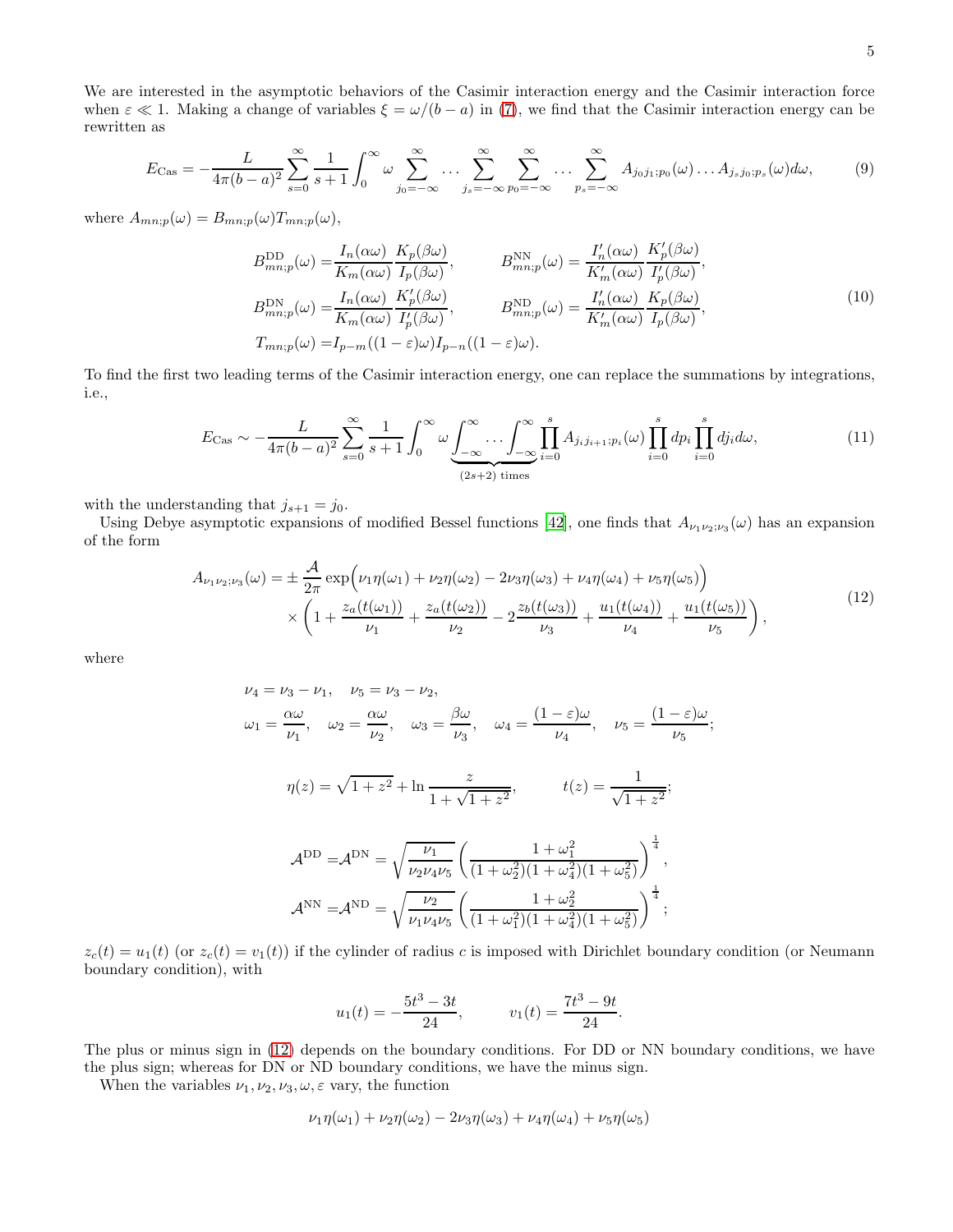is always nonpositive. It achieves the maximum value of 0 when  $\nu_1 = \nu_2, \varepsilon = 0$  and

$$
\nu_3 = \frac{\beta}{\alpha}\nu_1 = \frac{\beta}{\alpha}\nu_2.
$$

In that case,

$$
\omega_1 = \omega_2 = \omega_3 = \omega_4 = \omega_5 = \frac{\alpha \omega}{\nu_1}.
$$

This suggests that in [\(9\)](#page-4-1), we can rename  $j_0$  as m, and introduce new variables  $n_1, \ldots, n_s, q_0, \ldots, q_s$  so that

$$
j_i = m + n_i, \quad 1 \le i \le s,
$$
  

$$
p_i = \frac{\beta}{2\alpha}(2m + n_i + n_{i+1}) + q_i, \quad 0 \le i \le s.
$$

By a further substitution

$$
\omega = \frac{m\sqrt{1-\tau^2}}{\alpha\tau},
$$

<span id="page-5-1"></span>we find that

$$
E_{\text{Cas}} \sim -\frac{L}{2\pi a^2} \sum_{s=0}^{\infty} \frac{1}{s+1} \int_0^1 \int_0^{\infty} m^2 \underbrace{\int_{-\infty}^{\infty} \dots \int_{-\infty}^{\infty} \prod_{i=0}^s} A_{m+n_i, m+n_{i+1}; p_i} \left(\omega(\tau)\right) \prod_{i=0}^s dq_i \prod_{i=1}^s dn_i dm \frac{d\tau}{\tau^3},\tag{13}
$$

with the understanding that  $n_0 = n_{s+1} = 0$ .

With

$$
\nu_1 = m + n_i
$$
,  $n_2 = m + n_{i+1}$ ,  $\nu_3 = \frac{\beta}{2\alpha}(2m + n_i + n_{i+1}) + q_i$ 

and treating  $n_i, n_{i+1}, q_i$  and  $\varepsilon$  as perturbed variables, one can easily deduce that  $\nu_1\eta(\omega_1) + \nu_2\eta(\omega_2) - 2\nu_3\eta(\omega_3) +$  $\nu_4\eta(\omega_4) + \nu_5\eta(\omega_5)$  has an perturbative expansion of the form

<span id="page-5-0"></span>
$$
\nu_1 \eta(\omega_1) + \nu_2 \eta(\omega_2) - 2\nu_3 \eta(\omega_3) + \nu_4 \eta(\omega_4) + \nu_5 \eta(\omega_5) \sim \sum_{k=0}^{\infty} \sum_{j=0}^{\infty} \varepsilon^j m^{1-k} \mathcal{G}_{kj}(n_i, n_{i+1}, q_i) \mathcal{H}_{kj}(\tau),
$$
\n(14)

,

where  $\mathcal{G}_{kj}(n_i, n_{i+1}, q_i)$  is a homogeneous polynomial of degree k in  $n_i, n_{i+1}, q_i$ . The terms with  $(k, j) = (0, 0)$  and  $(k, j) = (1, 0)$  are identically zero. The leading terms are  $-\mathfrak{M}_i$ , where

$$
\mathfrak{M}_{i} = \underbrace{\frac{2\varepsilon m}{\alpha \tau}}_{(k,j)=(0,1)} + \underbrace{\frac{\beta \tau}{4m} (n_{i} - n_{i+1})^{2} + \frac{\alpha^{2} q_{i}^{2} \tau}{m \beta}}_{(k,j)=(2,0)}.
$$

comes from the terms with  $(k, j) = (0, 1)$  and  $(k, j) = (2, 0)$ . This implies that the leading contribution to the Casimir interaction energy comes from  $m \sim \varepsilon^{-1}$ ,  $n_i, n_{i+1}, q_i \sim \sqrt{m} \sim \varepsilon^{-\frac{1}{2}}$ . Hence, the  $(k, j)$  term in [\(14\)](#page-5-0) is of order  $\varepsilon^{j+k/2-1}$ . To keep everything up to order  $\varepsilon$ , we need the terms in [\(14\)](#page-5-0) with  $j + k/2 \le 2$ . With the help of a computer, we find that up to terms of order  $\varepsilon$ ,

$$
\nu_1\eta(\omega_1)+\nu_2\eta(\omega_2)-2\nu_3\eta(\omega_3)+\nu_4\eta(\omega_4)+\nu_5\eta(\omega_5)\sim-\mathfrak{M}_i+\mathfrak{A}_i+\mathfrak{B}_i,
$$

where  $\mathfrak{A}_i$  and  $\mathfrak{B}_i$  are terms of order  $\sqrt{\varepsilon}$  and  $\varepsilon$  given respectively by

$$
\mathfrak{A}_{i} = \frac{\tau^{3}}{m^{2}} \left( \frac{\alpha^{3}(\alpha+2)q_{i}^{3}}{3\beta^{2}} + \frac{\alpha^{2}q_{i}^{2}(n_{i}+n_{i+1})}{2\beta} + \frac{\alpha^{2}q_{i}}{4}(n_{i}-n_{i+1})^{2} + \frac{\beta(n_{i}+n_{i+1})(n_{i}-n_{i+1})^{2}}{8} \right) - \varepsilon\tau \left( 2q_{i} + \frac{(n_{i}+n_{i+1})}{\alpha} \right),
$$
\n
$$
\mathfrak{B}_{i} = -\frac{\tau^{3}(3\tau^{2}-1)}{m^{3}} \left( \frac{\alpha^{4}(\alpha^{2}+3\alpha+3)q_{i}^{4}}{12\beta^{3}} + \frac{\alpha^{3}(\alpha+2)(n_{i}+n_{i+1})q_{i}^{3}}{6\beta^{2}} + \frac{\alpha^{2}q_{i}^{2}((\alpha^{2}+\alpha)(n_{i}-n_{i+1})^{2}+(n_{i}+n_{i+1})^{2})}{8\beta} + \frac{\alpha^{2}q_{i}(n_{i}+n_{i+1})(n_{i}-n_{i+1})^{2}}{8} + \frac{\beta}{192}(n_{i}-n_{i+1})^{2} \left( (\alpha^{2}-\alpha)(n_{i}-n_{i+1})^{2} + 7n_{i}^{2} + 10n_{i}n_{i+1} + 7n_{i+1}^{2} \right) \right)
$$
\n
$$
-\frac{\varepsilon\tau(1-\tau^{2})}{m} \left( \alpha q_{i}^{2} + q_{i}(n_{i}+n_{i+1}) + \frac{(\alpha^{2}(n_{i}-n_{i+1})^{2}+(n_{i}+n_{i+1})^{2})}{4\alpha} \right) - \frac{\varepsilon^{2}m\tau}{\alpha}.
$$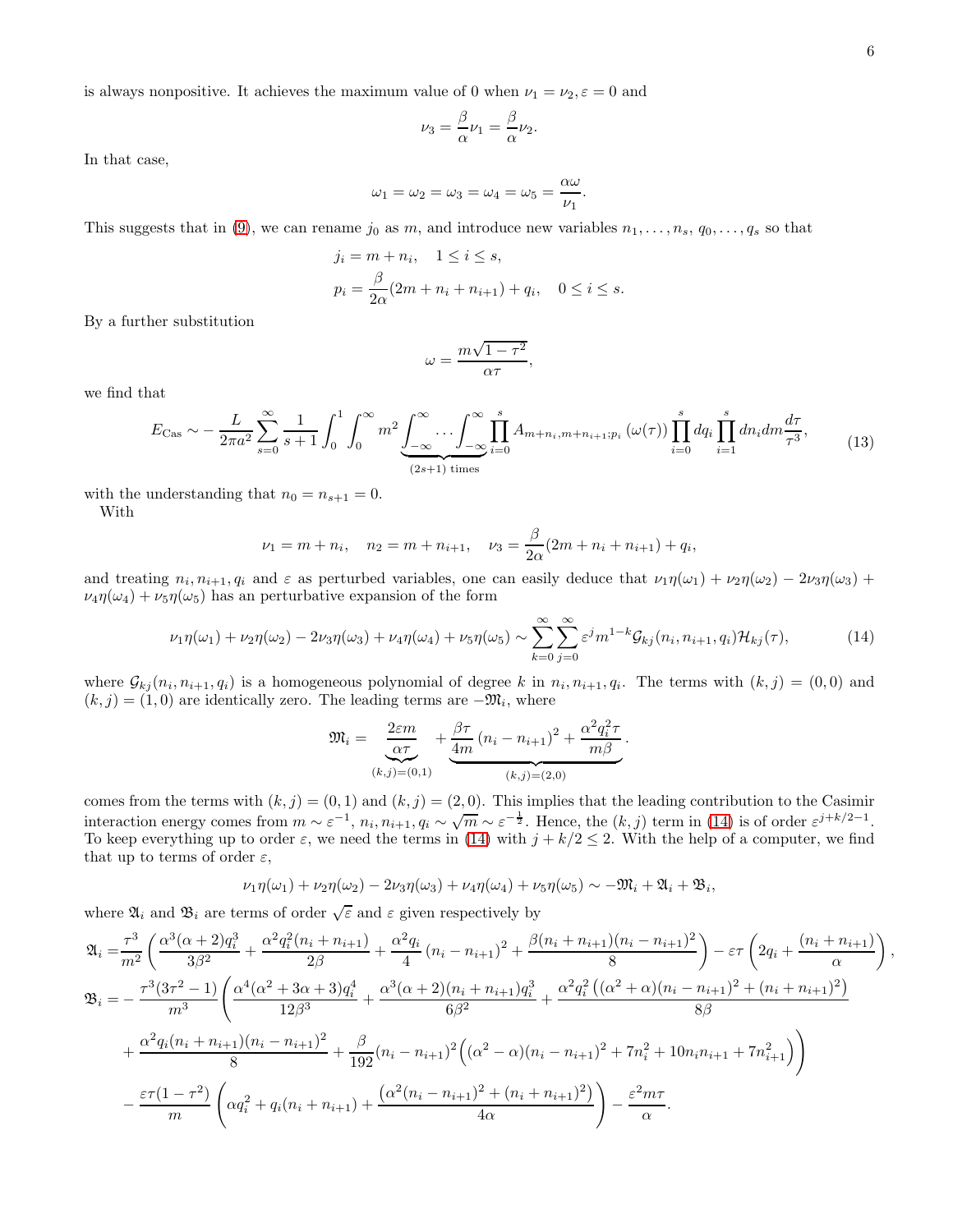In the same way, for  $A$ , one finds that

$$
\mathcal{A} \sim \frac{\alpha \tau}{m} \left( 1 + \mathfrak{C}_i + \mathfrak{D}_i \right),
$$

where  $\mathfrak{C}_i$  and  $\mathfrak{D}_i$  are respectively terms of order  $\sqrt{\varepsilon}$  and  $\varepsilon$  given by

$$
\mathfrak{C}_{i}^{\text{DD}} = -\frac{\tau^{2}}{m} \left( \alpha q_{i} + n_{i+1} \right),
$$
\n
$$
\mathfrak{D}_{i}^{\text{DD}} = \varepsilon (1 - \tau^{2}) + \frac{\alpha^{2} q_{i}^{2} \tau^{2} (3\tau^{2} - 1)}{2m^{2}} - \frac{\alpha q_{i} \tau^{2}}{2m^{2}} \left( (n_{i} + n_{i+1}) - 2\tau^{2} (n_{i} + 2n_{i+1}) \right)
$$
\n
$$
- \frac{\tau^{2}}{8m^{2}} \left( \alpha^{2} (1 - 2\tau^{2}) (n_{i} - n_{i+1})^{2} + 2\tau^{2} (n_{i}^{2} - 2n_{i} n_{i+1} - 5n_{i+1}^{2}) - n_{i}^{2} + 2n_{i} n_{i+1} + 3n_{i+1}^{2} \right),
$$
\n(15)

<span id="page-6-0"></span>in the DD case. The DN case is the same as the DD case, and the NN or ND case can be obtained from [\(15\)](#page-6-0) by interchanging  $n_i$  and  $n_{i+1}$ . Finally, one can check that the leading term of

$$
\frac{z_a(t(\omega_1))}{\nu_1} + \frac{z_a(t(\omega_2))}{\nu_2} - 2\frac{z_b(t(\omega_3))}{\nu_3} + \frac{u_1(t(\omega_4))}{\nu_4} + \frac{u_1(t(\omega_5))}{\nu_5}
$$

is of order  $\varepsilon$ . Denote by  $\mathfrak{F}_i$  the leading term. In the DD case, it is given by

$$
\mathfrak{F}^{\text{DD}}_i = -\frac{(1+\alpha+\alpha^2)\tau(5\tau^2-3)}{12m\beta},
$$

whereas for the NN, DN and ND case, we have

$$
\mathfrak{F}_i^{\text{NN}} = \mathfrak{F}_i^{\text{DD}} + \frac{\tau(\tau^2 - 1)}{m\beta},
$$
  

$$
\mathfrak{F}_i^{\text{DN}} = \mathfrak{F}_i^{\text{DD}} - \frac{\alpha\tau(\tau^2 - 1)}{\beta m},
$$
  

$$
\mathfrak{F}_i^{\text{ND}} = \mathfrak{F}_i^{\text{DD}} + \frac{\tau(\tau^2 - 1)}{m}.
$$

Notice that  $\mathfrak{F}_i$  does not depend on  $n_i, n_{i+1}$  and  $q_i$ . Collecting the terms, we find that

$$
A_{m+n_i,m+n_{i+1};p_i}(\omega(\tau)) \sim \pm \frac{\alpha \tau}{2\pi m} \exp\left(-\mathfrak{M}_i + \mathfrak{A}_i + \mathfrak{B}_i\right) \left(1 + \mathfrak{C}_i + \mathfrak{D}_i\right) \left(1 + \mathfrak{F}_i\right) \sim \pm \frac{\alpha \tau}{2\pi m} e^{-\mathfrak{M}_i} \left(1 + \mathfrak{G}_i + \mathfrak{H}_i\right),
$$

where  $\mathfrak{G}_i$  and  $\mathfrak{H}_i$  are respectively terms of order  $\sqrt{\varepsilon}$  and  $\varepsilon$  given by

$$
\mathfrak{G}_i = \mathfrak{A}_i + \mathfrak{C}_i,
$$
  

$$
\mathfrak{H}_i = \frac{1}{2} \mathfrak{A}_i^2 + \mathfrak{A}_i \mathfrak{C}_i + \mathfrak{B}_i + \mathfrak{D}_i + \mathfrak{F}_i
$$

.

Substituting into the Casimir interaction energy [\(13\)](#page-5-1), we find that up to first order correction term,

$$
E_{\text{Cas}} \sim -\frac{\alpha^{s+1} L}{2^{s+2} \pi^{s+2} a^2} \sum_{s=0}^{\infty} \frac{(-1)^{\chi(s+1)}}{s+1} \int_0^1 \tau^{s-2} \int_0^{\infty} m^{1-s} \underbrace{\int_{-\infty}^{\infty} \dots \int_{-\infty}^{\infty}}_{(2s+1) \text{ times}} \exp\left(-\sum_{i=0}^s \mathfrak{M}_i\right)
$$

$$
\times \left(1 + \sum_{i=0}^s \mathfrak{G}_i + \sum_{i=0}^{s-1} \sum_{j=i+1}^s \mathfrak{G}_i \mathfrak{G}_j + \sum_{i=0}^s \mathfrak{H}_i\right) \prod_{i=0}^s dq_i \prod_{i=1}^s dn_i dmd\tau.
$$

Here  $\chi = 0$  for DD or NN boundary conditions, and  $\chi = 1$  for DN or ND boundary conditions. The leading order term of the Casimir interaction energy is

<span id="page-6-1"></span>
$$
E_{\text{Cas}}^{0} = -\frac{\alpha^{s+1} L}{2^{s+2} \pi^{s+2} a^2} \sum_{s=0}^{\infty} \frac{(-1)^{\chi(s+1)}}{s+1} \int_0^1 \tau^{s-2} \int_0^{\infty} m^{1-s} \underbrace{\int_{-\infty}^{\infty} \dots \int_{-\infty}^{\infty}}_{(2s+1) \text{ times}} \exp\left(-\sum_{i=0}^s \mathfrak{M}_i\right) \prod_{i=0}^s dq_i \prod_{i=1}^s dn_i dmd\tau. \tag{16}
$$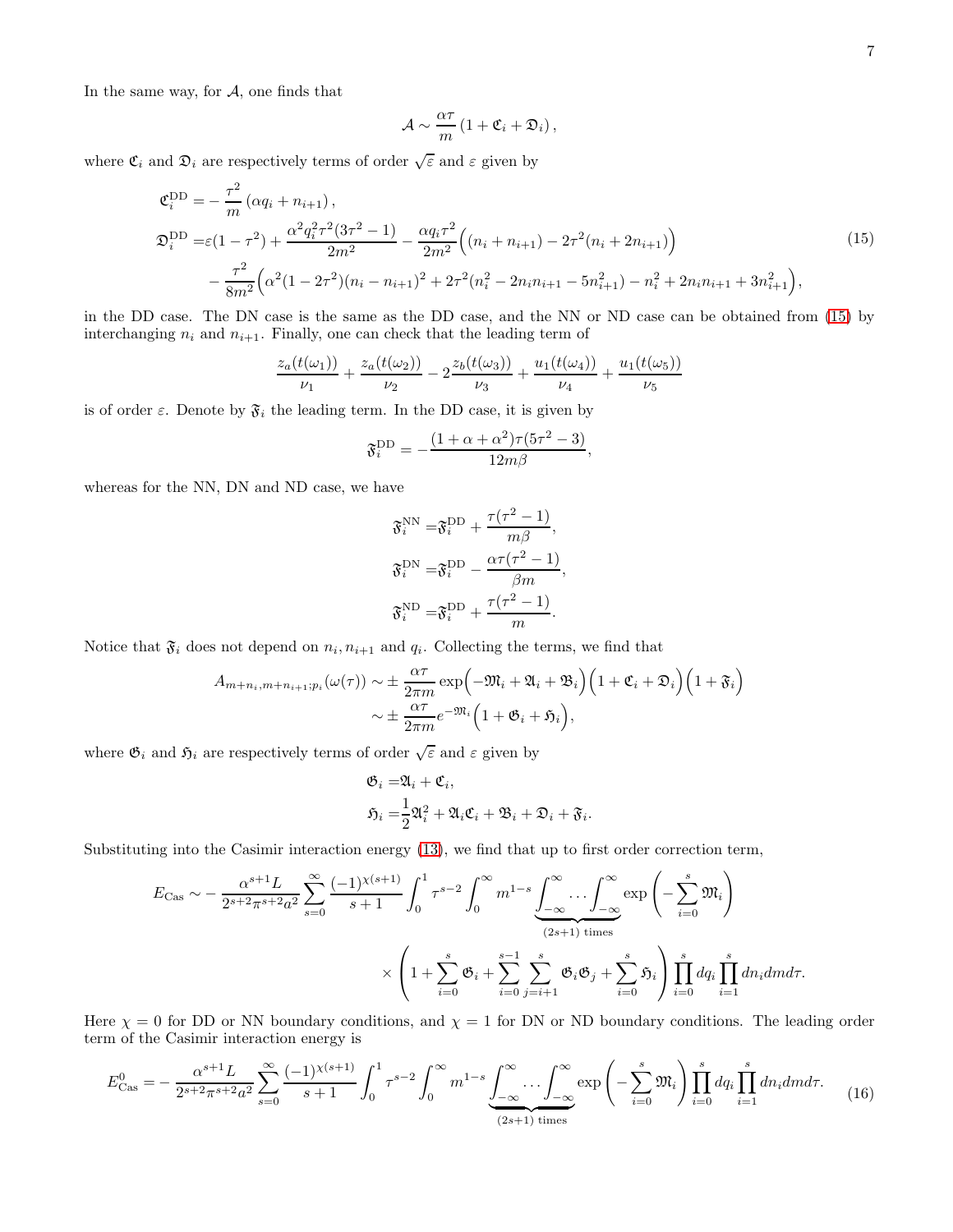The integrations of the term

$$
\sum_{i=0}^s \mathfrak{G}_i
$$

of order  $\sqrt{\varepsilon}$  over  $n_i, n_{i+1}, q_i$  give zero since this term is odd in either  $q_i, n_i$  or  $n_{i+1}$ . Thus the next-to-leading order term is

<span id="page-7-0"></span>
$$
E_{\text{Cas}}^{1} = -\frac{\alpha^{s+1} L}{2^{s+2} \pi^{s+2} a^2} \sum_{s=0}^{\infty} \frac{(-1)^{\chi(s+1)}}{s+1} \int_0^1 \tau^{s-2} \int_0^{\infty} m^{1-s} \underbrace{\int_{-\infty}^{\infty} \dots \int_{-\infty}^{\infty}}_{(2s+1) \text{ times}} \exp\left(-\sum_{i=0}^s \mathfrak{M}_i\right)
$$
\n
$$
\times \left(\sum_{i=0}^{s-1} \sum_{j=i+1}^s \mathfrak{G}_i \mathfrak{G}_j + \sum_{i=0}^s \mathfrak{H}_i\right) \prod_{i=0}^s dq_i \prod_{i=1}^s dn_i dmd\tau,
$$
\n(17)

which is of order  $\varepsilon$  smaller than the leading order term.

Let us first consider the leading order term [\(16\)](#page-6-1). It is straightforward to compute. Integrating over  $q_i, 0 \leq i \leq s$ , first, we have

$$
\underbrace{\int_{-\infty}^{\infty} \dots \int_{-\infty}^{\infty} \exp\left(-\sum_{i=0}^{s} \frac{\alpha^2 q_i^2 \tau}{m\beta}\right)}_{(s+1) \text{ times}} \prod_{i=0}^{s} dq_i = \frac{\pi^{\frac{s+1}{2}} m^{\frac{s+1}{2}} \beta^{\frac{s+1}{2}}}{\alpha^{s+1} \tau^{\frac{s+1}{2}}}.
$$

For the integrations over  $n_i, 1 \leq i \leq s$ , since [\[11\]](#page-16-7):

<span id="page-7-2"></span>
$$
\sum_{i=0}^{s} (n_i - n_{i+1})^2 = 2\left(n_1 - \frac{1}{2}n_2\right)^2 + \frac{3}{2}\left(n_2 - \frac{2}{3}n_3\right)^2 + \dots + \frac{s+1}{s}n_s^2,
$$
\n(18)

and

<span id="page-7-1"></span>
$$
\int_{-\infty}^{\infty} e^{-\lambda(x-x_0)^2} dx = \sqrt{\frac{\pi}{\lambda}} \quad \text{for any } x_0,
$$
\n(19)

integrating in the order  $n_1 \rightarrow n_2 \rightarrow \ldots \rightarrow n_s$  gives

$$
\underbrace{\int_{-\infty}^{\infty} \dots \int_{-\infty}^{\infty}}_{s \text{ times}} \exp\left(-\sum_{i=0}^{s} \frac{\beta \tau}{4m} (n_i - n_{i+1})^2\right) \prod_{i=1}^{s} dn_i = \frac{2^s \pi^{\frac{s}{2}} m^{\frac{s}{2}}}{\beta^{\frac{s}{2}} \tau^{\frac{s}{2}} \sqrt{s+1}}.
$$

Therefore,

$$
E_{\text{Cas}}^{0} = -\frac{\sqrt{\beta}L}{4\pi^{\frac{3}{2}}a^{2}} \sum_{s=0}^{\infty} \frac{(-1)^{\chi(s+1)}}{(s+1)^{\frac{3}{2}}} \int_{0}^{1} \tau^{-\frac{5}{2}} \int_{0}^{\infty} m^{\frac{3}{2}} \exp\left(-\frac{2(s+1)\varepsilon m}{\alpha \tau}\right) dm d\tau
$$
  
= 
$$
-\frac{3\alpha^{\frac{5}{2}}\sqrt{\beta}L}{64\sqrt{2}\pi a^{2}\varepsilon^{\frac{5}{2}}} \sum_{s=0}^{\infty} \frac{(-1)^{\chi(s+1)}}{(s+1)^{4}} \int_{0}^{1} d\tau.
$$
 (20)

Using the fact that

$$
\sum_{s=0}^{\infty} \frac{1}{(s+1)^4} = \frac{\pi^4}{90}, \qquad \sum_{s=0}^{\infty} \frac{(-1)^s}{(s+1)^4} = \frac{7\pi^4}{8\ 90} = \frac{7\pi^4}{720},
$$

we find that for DD or NN boundary conditions, the leading order term of the Casimir interaction energy is

$$
E_{\text{Cas}}^0 = -\frac{\pi^3 \sqrt{ab} L}{1920\sqrt{2(b-a)}d^{\frac{5}{2}}};\tag{21}
$$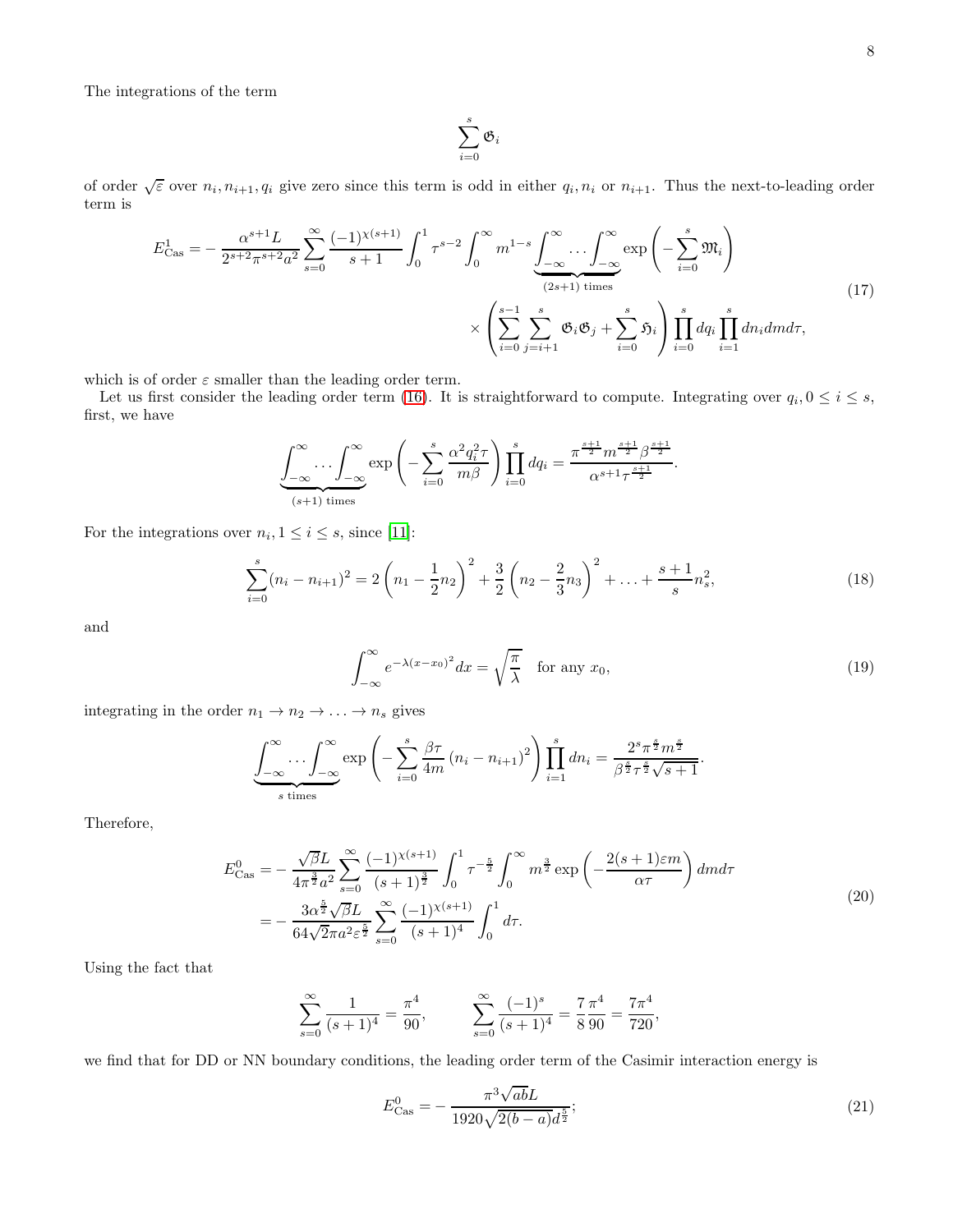whereas for DN or ND boundary conditions,

$$
E_{\text{Cas}}^{0} = \frac{7\pi^3 \sqrt{ab} L}{15360\sqrt{2(b-a)}d^{\frac{5}{2}}}.
$$
\n(22)

For the Casimir interaction force, one then obtains

<span id="page-8-0"></span>
$$
F_{\text{Cas}}^{0} = -\frac{\pi^3 \sqrt{ab} L}{768\sqrt{2(b-a)}d^{\frac{7}{2}}}
$$
\n(23)

for DD or NN boundary conditions, and

<span id="page-8-1"></span>
$$
F_{\text{Cas}}^{0} = \frac{7\pi^3 \sqrt{ab} L}{6144\sqrt{2(b-a)}d^{\frac{7}{2}}}
$$
\n(24)

for DN or ND boundary conditions. The leading terms of the Casimir interaction forces [\(23\)](#page-8-0) and [\(24\)](#page-8-1) agree completely with that derive from proximity force approximations.

For the next-to-leading order term  $(17)$ , we integrate first with respect to  $q_i$  using the formulas

<span id="page-8-2"></span>
$$
\int_{-\infty}^{\infty} q^j e^{-\lambda q^2} dq = \begin{cases} 0, & \text{if } j \text{ is odd,} \\ \frac{\Gamma\left(\frac{j+1}{2}\right)}{\lambda^{\frac{j+1}{2}}}, & \text{if } j \text{ is even.} \end{cases}
$$
(25)

A straightforward computation gives

$$
E_{\text{Cas}}^{1} = -\frac{\beta^{\frac{s+1}{2}} L}{2^{s+2} \pi^{\frac{s+3}{2}} a^2} \sum_{s=0}^{\infty} \frac{(-1)^{\chi(s+1)}}{s+1} \int_{0}^{1} \tau^{\frac{s-5}{2}} \int_{0}^{\infty} m^{\frac{3-s}{2}} \underbrace{\int_{-\infty}^{\infty} \dots \int_{-\infty}^{\infty}}_{s \text{ times}} \exp\left(-\frac{2(s+1)\varepsilon m}{\alpha \tau} - \sum_{i=0}^{s} \frac{\beta \tau}{4m} (n_i - n_{i+1})^2\right) \times \left(\sum_{i=0}^{s-1} \sum_{j=i+1}^{s} \hat{\mathfrak{G}}_i \hat{\mathfrak{G}}_j + \sum_{i=0}^{s} \hat{\mathfrak{H}}_i\right) \prod_{i=1}^{s} dn_i dmd\tau, \tag{26}
$$

where

$$
\hat{\mathfrak{G}}_i = \frac{\alpha \sqrt{\tau}}{\sqrt{\pi m \beta}} \int_{-\infty}^{\infty} \exp\left(-\frac{\alpha^2 q_i^2 \tau}{m \beta}\right) \mathfrak{G}_i dq_i,
$$
  

$$
\hat{\mathfrak{H}}_i = \frac{\alpha \sqrt{\tau}}{\sqrt{\pi m \beta}} \int_{-\infty}^{\infty} \exp\left(-\frac{\alpha^2 q_i^2 \tau}{m \beta}\right) \mathfrak{H}_i dq_i.
$$

The term  $\hat{\mathfrak{H}}_i$  can be decomposed into two parts:

$$
\hat{\mathfrak{H}}_i = \mathfrak{K}_i + \mathfrak{F}_i,
$$

where  $\mathfrak{F}_i$  is as before and is independent of  $n_i$  and  $n_{i+1}$ . The explicit expressions for  $\hat{\mathfrak{G}}_i$  and  $\mathfrak{K}_i$  are given in Appendix [A.](#page-13-0) They are functions of  $n_i$  and  $n_{i+1}$ . Let

$$
I_i^s = \frac{\beta^{\frac{s}{2}} \tau^{\frac{s}{2}} \sqrt{s+1}}{2^s \pi^{\frac{s}{2}} m^{\frac{s}{2}}} \underbrace{\int_{-\infty}^{\infty} \dots \int_{-\infty}^{\infty}}_{s \text{ times}} \exp\left(-\sum_{i=0}^s \frac{\beta \tau}{4m} (n_i - n_{i+1})^2\right) \hat{\mathfrak{H}}_i \prod_{i=1}^s dn_i,
$$
  

$$
J_{ij}^s = \frac{\beta^{\frac{s}{2}} \tau^{\frac{s}{2}} \sqrt{s+1}}{2^s \pi^{\frac{s}{2}} m^{\frac{s}{2}}} \underbrace{\int_{-\infty}^{\infty} \dots \int_{-\infty}^{\infty}}_{s \text{ times}} \exp\left(-\sum_{i=0}^s \frac{\beta \tau}{4m} (n_i - n_{i+1})^2\right) \hat{\mathfrak{G}}_i \hat{\mathfrak{G}}_j \prod_{i=1}^s dn_i,
$$

and

$$
\mathcal{B}^s = \sum_{i=0}^s I_i^s + \sum_{i=0}^{s-1} \sum_{j=i+1}^s J_{ij}^s,
$$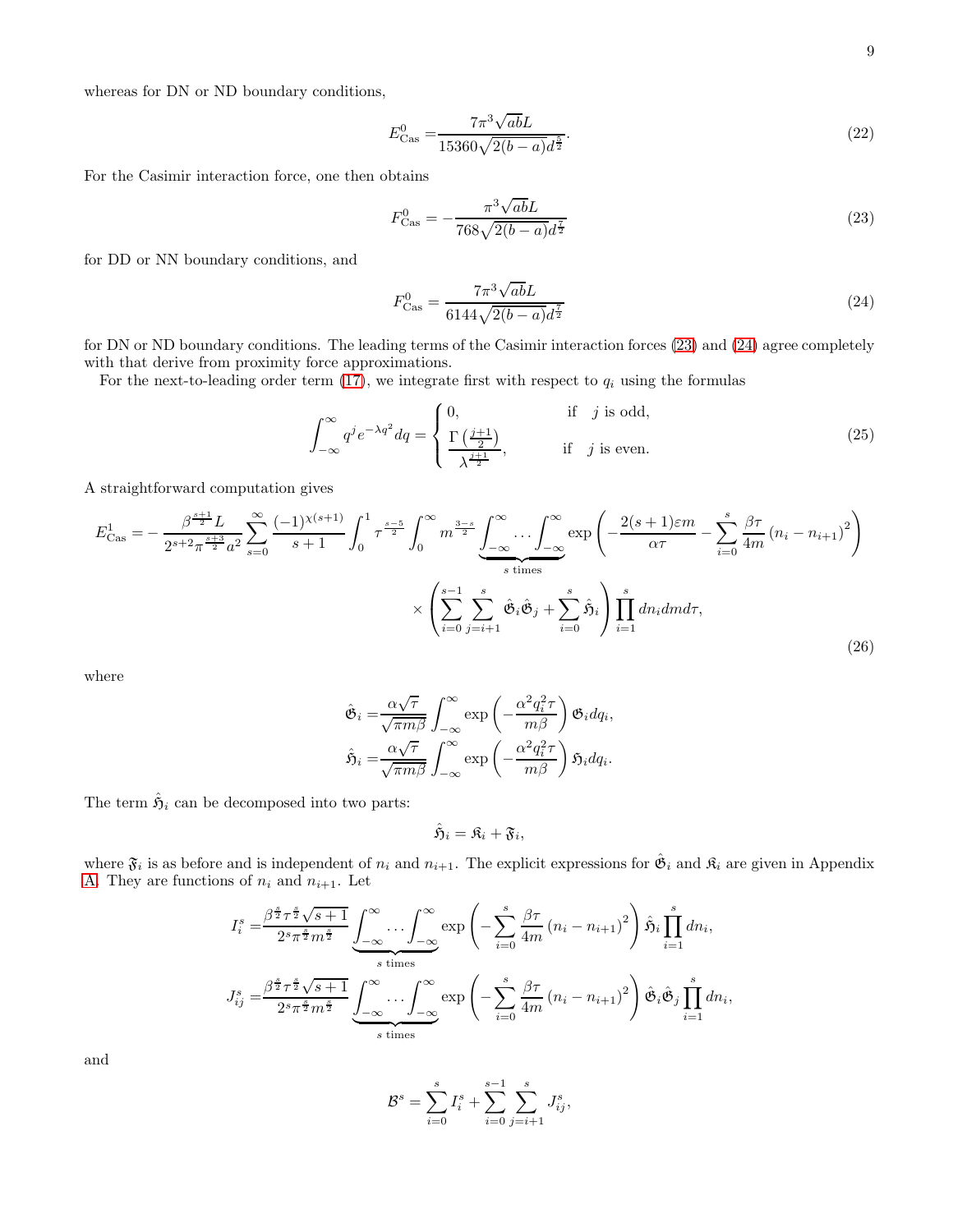<span id="page-9-0"></span>so that

$$
E_{\text{Cas}}^{1} = -\frac{\sqrt{\beta}L}{4\pi^{\frac{3}{2}}a^{2}} \sum_{s=0}^{\infty} \frac{(-1)^{\chi(s+1)}}{(s+1)^{\frac{3}{2}}} \int_{0}^{1} \tau^{-\frac{5}{2}} \int_{0}^{\infty} m^{\frac{3}{2}} \exp\left(-\frac{2(s+1)\varepsilon m}{\alpha \tau}\right) \mathcal{B}^{s} dm d\tau. \tag{27}
$$

The integrals  $I_i^s$  and  $J_{ij}^s$  are Gaussian and can be integrated in exactly the same way as in [\[11](#page-16-7)], which we explain in Appendix [B.](#page-14-0) For the DD case, we find that

$$
\mathcal{B}^{s,\text{DD}} = \frac{\varepsilon^2 m \tau (s+1)}{3\alpha^2 \beta} \left( (s+1)^2 + 3\alpha + 2 \right) \n+ \frac{\varepsilon}{6\alpha \beta} \left( \left[ (s+1)^2 + (3\alpha + 2) \right] \tau^2 + \left[ -2(s+1)^2 + 3\alpha^2 - 1 \right] \right) \n+ \frac{\tau \left( \left[ -7(s+1)^2 + 3\alpha + 2 \right] \tau^2 + 4(s+1)^2 + \alpha^2 - \alpha - 1 \right)}{16\beta m(s+1)}.
$$

For the DN case, since  $\hat{\mathfrak{G}}_i^{\text{DN}} = \hat{\mathfrak{G}}_i^{\text{DD}}$  and

$$
\hat{\mathfrak{H}}_i^{\text{DN}} = \hat{\mathfrak{H}}_i^{\text{DD}} + \mathfrak{F}_i^{\text{DN}} - \mathfrak{F}_i^{\text{DD}} = \hat{\mathfrak{H}}_i^{\text{DD}} - \frac{\alpha \tau (\tau^2 - 1)}{\beta m},
$$

we find that

$$
\mathcal{B}^{s,\text{DN}} = \mathcal{B}^{s,\text{DD}} - \frac{\alpha(s+1)\tau(\tau^2 - 1)}{\beta m}.
$$

For the NN case or the ND case,  $\hat{\mathfrak{G}}_i^{\text{NN}} = \hat{\mathfrak{G}}_i^{\text{ND}}$  and  $\mathfrak{K}_i^{\text{NN}} = \mathfrak{K}_i^{\text{ND}}$  can be obtained from  $\hat{\mathfrak{G}}_i^{\text{DD}}$  and  $\mathfrak{K}_i^{\text{DD}}$  respectively by interchanging  $n_i$  and  $n_{i+1}$ . As explained in our previous work [\[40\]](#page-17-14), these imply that  $J_{ij}^{s,NN} = J_{ij}^{s,ND} = J_{s-j,s-i}^{s,DD}$  and

$$
I_i^{s, \text{NN}} = I_{s-i}^{s, \text{DD}} + \mathfrak{F}_i^{\text{NN}} - \mathfrak{F}_i^{\text{DD}} = I_{s-i}^{s, \text{DD}} + \frac{\tau(\tau^2 - 1)}{m\beta},
$$
  

$$
I_i^{s, \text{ND}} = I_{s-i}^{s, \text{DD}} + \mathfrak{F}_i^{\text{ND}} - \mathfrak{F}_i^{\text{DD}} = I_{s-i}^{s, \text{DD}} + \frac{\tau(\tau^2 - 1)}{m}.
$$

Hence,

<span id="page-9-1"></span>
$$
\mathcal{B}^{s,\text{NN}} = \mathcal{B}^{s,\text{DD}} + \frac{(s+1)\tau(\tau^2 - 1)}{m\beta},\tag{28}
$$

$$
\mathcal{B}^{s,\text{ND}} = \mathcal{B}^{s,\text{DD}} + \frac{(s+1)\tau(\tau^2 - 1)}{m}.
$$
\n(29)

We notice that the change in  $\mathcal{B}^s$  due to the change of boundary conditions only comes from the term involving  $u_1(t)$ and  $v_1(t)$  in the Debye asymptotic expansions of the modified Bessel functions and their derivatives.

Now, it is easy to perform the integration over m and  $\tau$  in [\(27\)](#page-9-0). We find that in the DD case,

$$
E_{\text{Cas}}^{1,\text{DD}} = -\frac{3\sqrt{ab}L}{64\sqrt{2}\pi(b-a)^{\frac{3}{2}}d^{\frac{3}{2}}} \sum_{s=0}^{\infty} \frac{1}{(s+1)^{4}} \int_{0}^{1} \left( \frac{(24\alpha+16)\tau^{2}+7\alpha^{2}-\alpha-3}{12\alpha\beta} \right) d\tau
$$
  
= 
$$
-\frac{3\sqrt{ab}L}{64\sqrt{2}\pi(b-a)^{\frac{3}{2}}d^{\frac{3}{2}}} \sum_{s=0}^{\infty} \frac{1}{(s+1)^{4}} \left( \frac{7}{12} + \frac{7}{36\alpha\beta} \right)
$$

$$
= -\frac{\pi^{3}\sqrt{ab}L}{1920\sqrt{2(b-a)}d^{\frac{3}{2}}} \left( \frac{7}{12(b-a)} + \frac{7(b-a)}{36ab} \right).
$$
(30)

In the NN case, [\(28\)](#page-9-1) implies that

$$
E_{\text{Cas}}^{1,\text{NN}} = E_{\text{Cas}}^{1,\text{DD}} - \frac{\sqrt{\beta}L}{4\pi^{\frac{3}{2}}a^2} \sum_{s=0}^{\infty} \frac{1}{(s+1)^{\frac{3}{2}}} \int_0^1 \tau^{-\frac{5}{2}} \int_0^{\infty} m^{\frac{3}{2}} \exp\left(-\frac{2(s+1)\varepsilon m}{\alpha \tau}\right) \frac{(s+1)\tau(\tau^2-1)}{m\beta} dm d\tau
$$
  
= 
$$
-\frac{3\sqrt{ab}L}{64\sqrt{2}\pi(b-a)^{\frac{3}{2}}d^{\frac{3}{2}}} \sum_{s=0}^{\infty} \frac{1}{(s+1)^4} \left(\frac{7}{12} + \frac{7}{36\alpha\beta} - \frac{8}{9\alpha\beta}(s+1)^2\right)
$$

$$
= -\frac{\pi^3\sqrt{ab}L}{1920\sqrt{2(b-a)}d^{\frac{3}{2}}} \left(\frac{7}{12(b-a)} + \left[\frac{7}{36} - \frac{40}{3\pi^2}\right] \frac{b-a}{ab}\right).
$$
(31)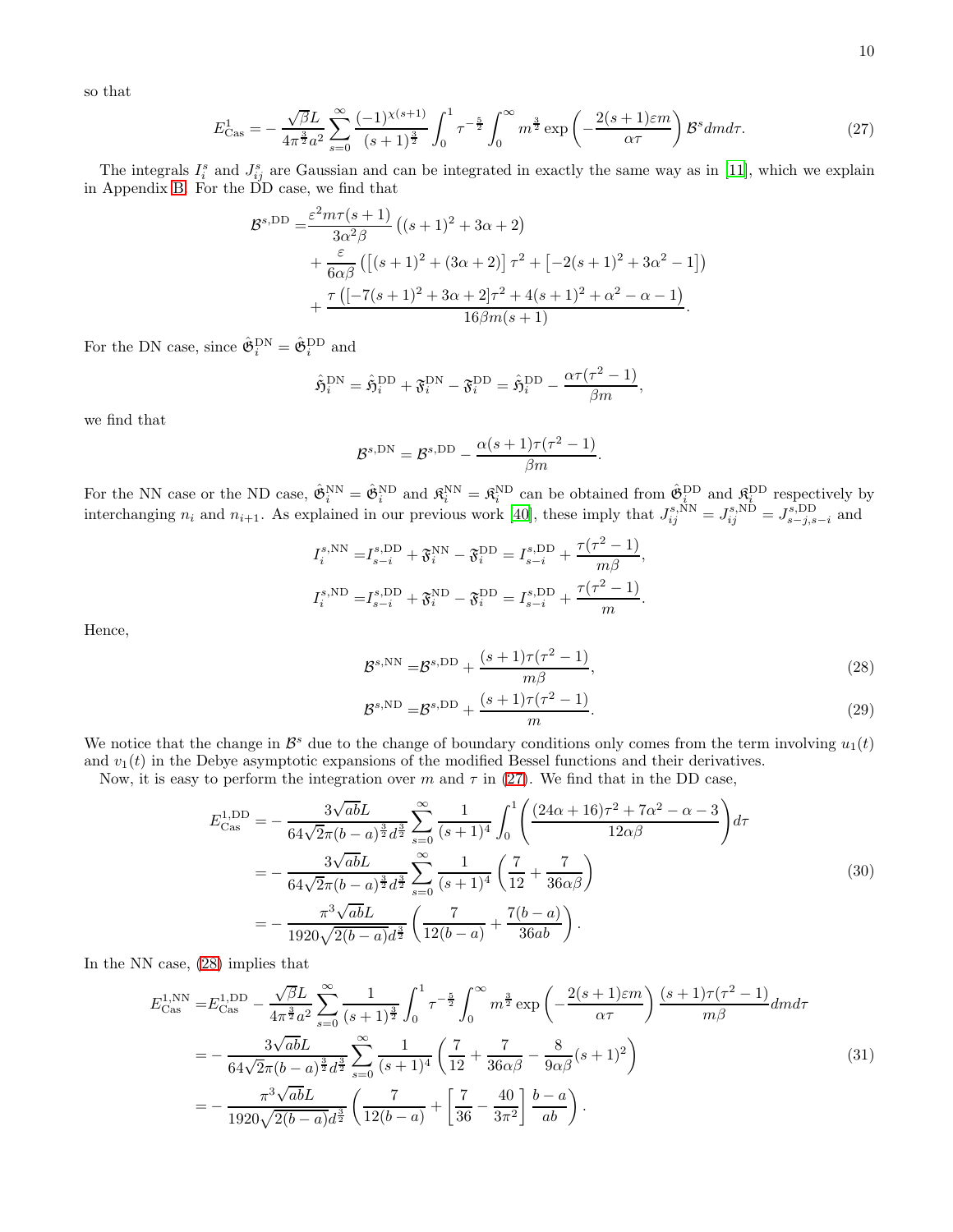Here we have used the fact that

$$
\sum_{s=0}^{\infty} \frac{1}{(s+1)^2} = \frac{\pi^2}{6}
$$

For DN and ND boundary conditions, the summation over s is alternating in sign. Using

$$
\sum_{s=0}^{\infty} \frac{(-1)^s}{(s+1)^2} = \frac{\pi^2}{12},
$$

we have

$$
E_{\text{Cas}}^{1,\text{DN}} = \frac{3\sqrt{ab}L}{64\sqrt{2}\pi(b-a)^{\frac{3}{2}}d^{\frac{3}{2}}} \sum_{s=0}^{\infty} \frac{(-1)^s}{(s+1)^4} \left(\frac{7}{12} + \frac{7}{36\alpha\beta} + \frac{8}{9\beta}(s+1)^2\right)
$$
  
= 
$$
\frac{7\pi^3\sqrt{ab}L}{15360\sqrt{2(b-a)}d^{\frac{3}{2}}} \left(\frac{7}{12(b-a)} + \frac{7}{36}\frac{b-a}{ab} + \frac{160}{21\pi^2}\frac{1}{b}\right).
$$
(32)

.

Finally, for the ND case, it is easy to find that

$$
E_{\text{Cas}}^{1,\text{ND}} = \frac{7\pi^3 \sqrt{ab} L}{15360\sqrt{2(b-a)}d^{\frac{3}{2}}} \left(\frac{7}{12(b-a)} + \frac{7}{36} \frac{b-a}{ab} - \frac{160}{21\pi^2} \frac{1}{a}\right). \tag{33}
$$

Combining with the leading terms, we find that the asymptotic expansions of the Casimir interaction energies are given, up to the first corrections, by

$$
E_{\text{Cas}}^{\text{DD}} \sim -\frac{\pi^3 \sqrt{ab} L}{1920 \sqrt{2(b-a)} d^{\frac{5}{2}}} \left( 1 + d \left[ \frac{7}{12(b-a)} + \frac{7(b-a)}{36ab} \right] + \dots \right),
$$
  
\n
$$
E_{\text{Cas}}^{\text{NN}} \sim -\frac{\pi^3 \sqrt{ab} L}{1920 \sqrt{2(b-a)} d^{\frac{5}{2}}} \left( 1 + d \left[ \frac{7}{12(b-a)} + \left( \frac{7}{36} - \frac{40}{3\pi^2} \right) \frac{b-a}{ab} \right] + \dots \right),
$$
  
\n
$$
E_{\text{Cas}}^{\text{DN}} \sim \frac{7\pi^3 \sqrt{ab} L}{15360 \sqrt{2(b-a)} d^{\frac{5}{2}}} \left( 1 + d \left[ \frac{7}{12(b-a)} + \frac{7(b-a)}{36ab} + \frac{160}{21\pi^2} \frac{1}{b} \right] + \dots \right),
$$
  
\n
$$
E_{\text{Cas}}^{\text{ND}} \sim \frac{7\pi^3 \sqrt{ab} L}{15360 \sqrt{2(b-a)} d^{\frac{5}{2}}} \left( 1 + d \left[ \frac{7}{12(b-a)} + \frac{7(b-a)}{36ab} - \frac{160}{21\pi^2} \frac{1}{a} \right] + \dots \right).
$$
  
\n(34)

<span id="page-10-1"></span>For the Casimir interaction forces, we then obtain

$$
F_{\text{Cas}}^{\text{DD}} \sim -\frac{\pi^3 \sqrt{ab} L}{768 \sqrt{2(b-a)} d^{\frac{7}{2}}} \left( 1 + d \left[ \frac{7}{20(b-a)} + \frac{7(b-a)}{60ab} \right] + \ldots \right),
$$
  
\n
$$
F_{\text{Cas}}^{\text{NN}} \sim -\frac{\pi^3 \sqrt{ab} L}{768 \sqrt{2(b-a)} d^{\frac{7}{2}}} \left( 1 + d \left[ \frac{7}{20(b-a)} + \left( \frac{7}{60} - \frac{8}{\pi^2} \right) \frac{b-a}{ab} \right] + \ldots \right),
$$
  
\n
$$
F_{\text{Cas}}^{\text{DN}} \sim \frac{7\pi^3 \sqrt{ab} L}{6144 \sqrt{2(b-a)} d^{\frac{7}{2}}} \left( 1 + d \left[ \frac{7}{20(b-a)} + \frac{7(b-a)}{60ab} + \frac{32}{7\pi^2} \frac{1}{b} \right] + \ldots \right),
$$
  
\n
$$
F_{\text{Cas}}^{\text{ND}} \sim \frac{7\pi^3 \sqrt{ab} L}{6144 \sqrt{2(b-a)} d^{\frac{7}{2}}} \left( 1 + d \left[ \frac{7}{20(b-a)} + \frac{7(b-a)}{60ab} - \frac{32}{7\pi^2} \frac{1}{a} \right] + \ldots \right).
$$
  
\n(35)

<span id="page-10-0"></span>From these, it is easy to see that if the smaller cylinder is imposed with Dirichlet boundary conditions (the DD or DN case), then the proximity force approximation underestimates the strength of the Casimir interaction force. However, if the smaller cylinder is imposed with Neumann boundary conditions, then the proximity force approximation may overestimates or underestimates the strength of the Casimir interaction force depending on the relative sizes of the two cylinders. Numerically,

$$
\frac{7}{20(b-a)} + \left(\frac{7}{60} - \frac{8}{\pi^2}\right) \frac{b-a}{ab} = -\frac{0.6939(b-0.4985a)(b-2.0059a)}{ab(b-a)},
$$
  

$$
\frac{7}{20(b-a)} + \frac{7(b-a)}{60ab} - \frac{32}{7\pi^2} \frac{1}{a} = -\frac{0.3465(b+0.1815a)(b-1.8549a)}{ab(b-a)}
$$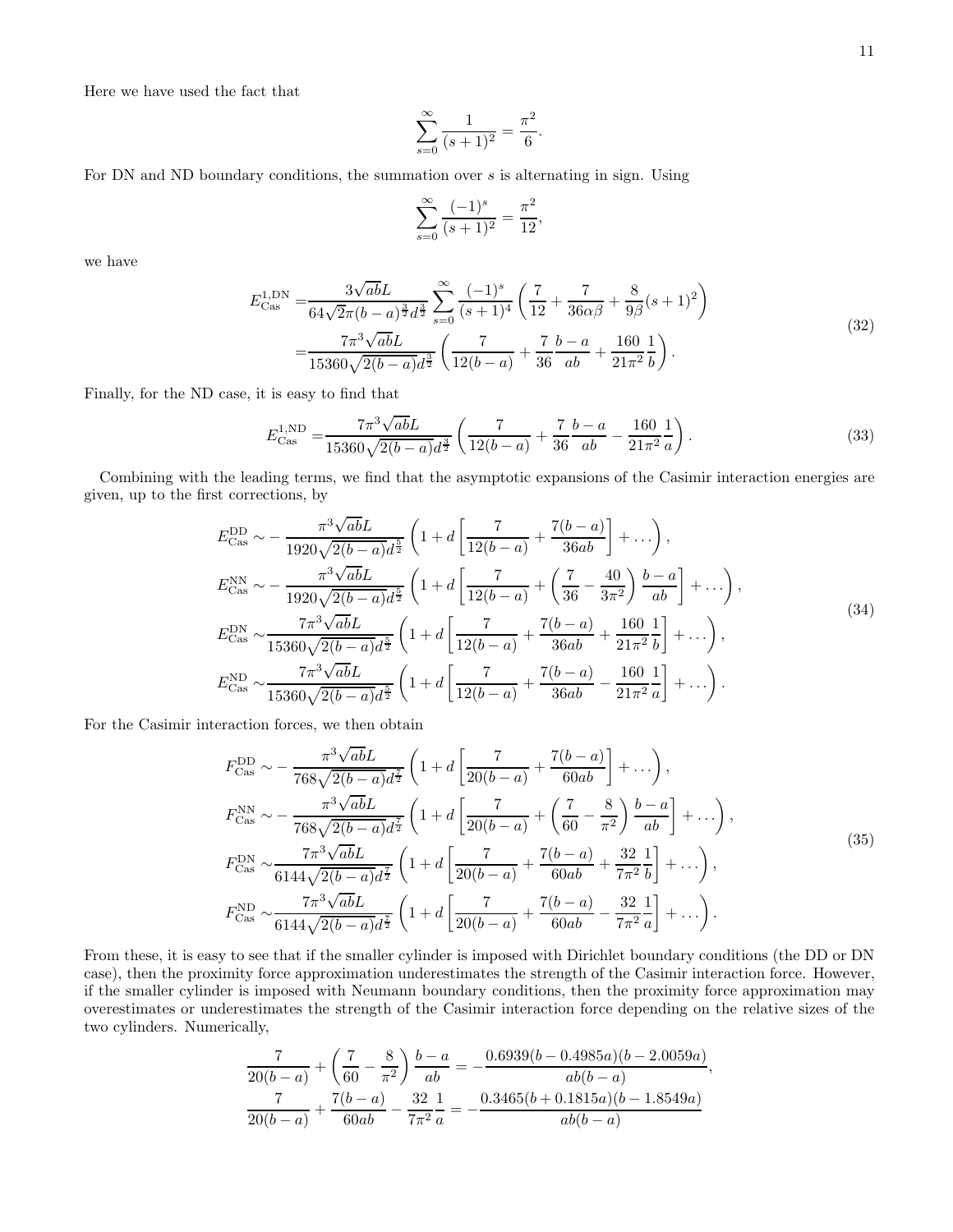Therefore there is a critical ratio of  $b/a$  over which the proximity force approximation overestimates the strength of the Casimir interaction force.

An interesting limiting case to study is the cylinder-plate configuration which can be achieved by taking the limit  $b \to \infty$ . In this case, we find from [\(35\)](#page-10-0) that the first two leading terms of the Casimir interaction force are given by

$$
F_{\text{Cas}}^{\text{CP,DD}} \sim -\frac{\pi^3 \sqrt{a} L}{768 \sqrt{2} d^{\frac{7}{2}}} \left( 1 + \frac{7}{60} \frac{d}{a} + \dots \right),
$$
  
\n
$$
F_{\text{Cas}}^{\text{CP,NN}} \sim -\frac{\pi^3 \sqrt{a} L}{768 \sqrt{2} d^{\frac{7}{2}}} \left( 1 + \left[ \frac{7}{60} - \frac{8}{\pi^2} \right] \frac{d}{a} + \dots \right),
$$
  
\n
$$
F_{\text{Cas}}^{\text{CP,DN}} \sim \frac{7\pi^3 \sqrt{a} L}{6144 \sqrt{2} d^{\frac{7}{2}}} \left( 1 + \frac{7}{60} \frac{d}{a} + \dots \right),
$$
  
\n
$$
F_{\text{Cas}}^{\text{CP,ND}} \sim \frac{7\pi^3 \sqrt{a} L}{6144 \sqrt{2} d^{\frac{7}{2}}} \left( 1 + \left[ \frac{7}{60} - \frac{32}{7\pi^2} \right] \frac{d}{a} + \dots \right).
$$
\n(36)

<span id="page-11-1"></span>The results for the DD case and the NN case have been obtained in [\[11](#page-16-7)]. However, to the best of our knowledge, the results for the DN and the ND case have not been obtained before.

### V. TWO PARALLEL CYLINDERS EXTERIOR TO EACH OTHER

In this section, we consider the case where two cylinders are parallel and exterior to each other (see Fig. [2\)](#page-11-0). The results for this case can be obtained in the same ways as the case of one cylinder inside another cylinder which we consider above. Now, the distance between the centers of the cylinders  $\delta$  is related to the radii a and b of the cylinders and the distance between the cylinders d by  $\delta = a + b - d$ . The proximity force approximation shows that at small



<span id="page-11-0"></span>FIG. 2: The cross section of two cylinders exterior to each other.

separation (i.e.,  $d \ll a, b$ ), the leading term of the Casimir interacting force between the cylinders is given by

$$
F_{\text{Cas}}^{\text{PFA}} \sim -\frac{\pi^3 \sqrt{ab} L}{768\sqrt{2(a+b)}d^{\frac{7}{2}}},\tag{37}
$$

for DD and NN boundary conditions. For DN and ND boundary conditions, we have

$$
F_{\text{Cas}}^{\text{PFA}} \sim \frac{7\pi^3 \sqrt{ab} L}{6144\sqrt{2(a+b)}d^{\frac{7}{2}}}.
$$
\n(38)

The exact Casimir interaction energy between two cylinders which are exterior to each other has been derived using scattering approach or functional determinant method in [\[1,](#page-16-0) [20,](#page-16-8) [35,](#page-17-10) [36\]](#page-17-9). It can still be written in the form

$$
E_{\text{Cas}} = \frac{L}{4\pi} \int_0^\infty \xi \text{Tr} \ln\left(\mathbf{1} - \mathbf{M}(\xi)\right) d\xi,\tag{39}
$$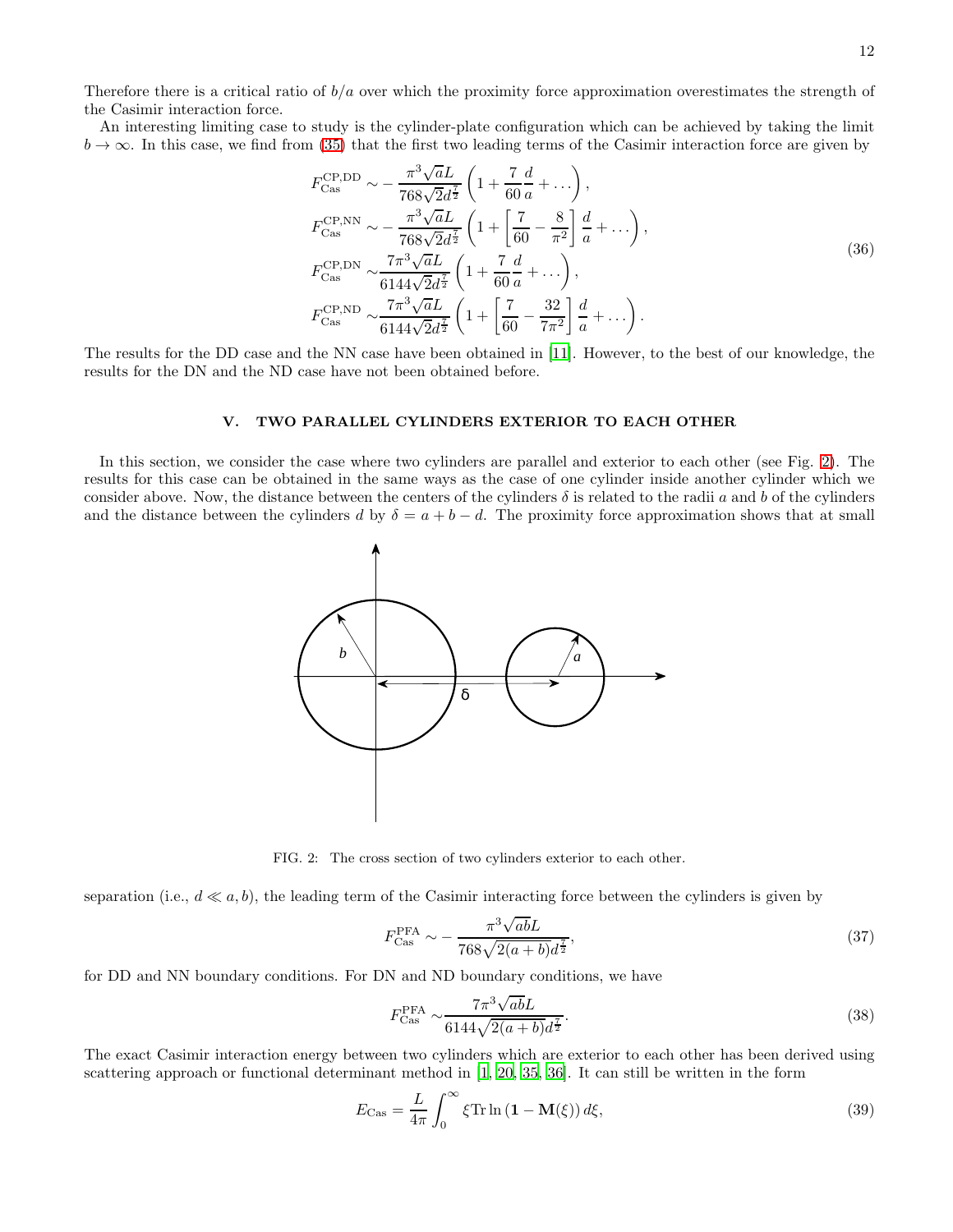where now the elements of the infinite matrix **M** are

$$
M_{mn}^{\text{DD}}(\xi) = \frac{I_n(a\xi)}{K_m(a\xi)} \sum_{p=-\infty}^{\infty} \frac{I_p(b\xi)}{K_p(b\xi)} K_{p+m}(\delta\xi) K_{p+n}(\delta\xi)
$$
  
\n
$$
M_{mn}^{\text{NN}}(\xi) = \frac{I'_n(a\xi)}{K'_m(a\xi)} \sum_{p=-\infty}^{\infty} \frac{I'_p(b\xi)}{K'_p(b\xi)} K_{p+m}(\delta\xi) K_{p+n}(\delta\xi),
$$
  
\n
$$
M_{mn}^{\text{DN}}(\xi) = \frac{I_n(a\xi)}{K_m(a\xi)} \sum_{p=-\infty}^{\infty} \frac{I'_p(b\xi)}{K'_p(b\xi)} K_{p+m}(\delta\xi) K_{p+n}(\delta\xi),
$$
  
\n
$$
M_{mn}^{\text{ND}}(\xi) = \frac{I'_n(a\xi)}{K'_m(a\xi)} \sum_{p=-\infty}^{\infty} \frac{I_p(b\xi)}{K_p(b\xi)} K_{p+m}(\delta\xi) K_{p+n}(\delta\xi).
$$
  
\n(40)

The computations of the leading order term and the next-to-leading order correction term of the Casimir interaction energy go in parallel to the former case. Let

$$
\varepsilon = \frac{d}{a+b}
$$

be the dimensionless variable. Then as  $\varepsilon \to 0^+$ , we find that

$$
E_{\text{Cas}}^{\text{DD}} \sim -\frac{\pi^3 \sqrt{ab} L}{1920 \sqrt{2(a+b)} d^{\frac{5}{2}}} \left( 1 + d \left[ -\frac{7}{12(a+b)} + \frac{7(a+b)}{36ab} \right] + \dots \right),
$$
  
\n
$$
E_{\text{Cas}}^{\text{NN}} \sim -\frac{\pi^3 \sqrt{ab} L}{1920 \sqrt{2(a+b)} d^{\frac{5}{2}}} \left( 1 + d \left[ -\frac{7}{12(a+b)} + \left( \frac{7}{36} - \frac{40}{3\pi^2} \right) \frac{a+b}{ab} \right] + \dots \right),
$$
  
\n
$$
E_{\text{Cas}}^{\text{DN}} \sim \frac{7\pi^3 \sqrt{ab} L}{15360 \sqrt{2(a+b)} d^{\frac{5}{2}}} \left( 1 + d \left[ -\frac{7}{12(a+b)} + \frac{7(a+b)}{36ab} - \frac{160}{21\pi^2} \frac{1}{b} \right] + \dots \right),
$$
  
\n
$$
E_{\text{Cas}}^{\text{ND}} \sim \frac{7\pi^3 \sqrt{ab} L}{15360 \sqrt{2(a+b)} d^{\frac{5}{2}}} \left( 1 + d \left[ -\frac{7}{12(a+b)} + \frac{7(a+b)}{36ab} - \frac{160}{21\pi^2} \frac{1}{a} \right] + \dots \right).
$$
  
\n(41)

<span id="page-12-0"></span>For the Casimir interaction force, we then obtain

$$
F_{\text{Cas}}^{\text{DD}} \sim -\frac{\pi^3 \sqrt{ab} L}{768 \sqrt{2(a+b)} d^{\frac{7}{2}}} \left(1 + d \left[ -\frac{7}{20(a+b)} + \frac{7(a+b)}{60ab} \right] + \ldots \right),
$$
  
\n
$$
F_{\text{Cas}}^{\text{NN}} \sim -\frac{\pi^3 \sqrt{ab} L}{768 \sqrt{2(a+b)} d^{\frac{7}{2}}} \left(1 + d \left[ -\frac{7}{20(a+b)} + \left(\frac{7}{60} - \frac{8}{\pi^2}\right) \frac{a+b}{ab} \right] + \ldots \right),
$$
  
\n
$$
F_{\text{Cas}}^{\text{DN}} \sim \frac{7\pi^3 \sqrt{ab} L}{6144 \sqrt{2(a+b)} d^{\frac{7}{2}}} \left(1 + d \left[ -\frac{7}{20(a+b)} + \frac{7(a+b)}{60ab} - \frac{32}{7\pi^2} \frac{1}{b} \right] + \ldots \right),
$$
  
\n
$$
F_{\text{Cas}}^{\text{ND}} \sim \frac{7\pi^3 \sqrt{ab} L}{6144 \sqrt{2(a+b)} d^{\frac{7}{2}}} \left(1 + d \left[ -\frac{7}{20(a+b)} + \frac{7(a+b)}{60ab} - \frac{32}{7\pi^2} \frac{1}{a} \right] + \ldots \right).
$$
  
\n(42)

<span id="page-12-1"></span>Notice that for the DD and the NN cases, there is a complete symmetry between the parameters  $a$  and  $b$ . On the other hand, the ND case can be obtained from the DN case by interchanging the parameters a and b. These are expected since in the present case, the two cylinders are on equal footing.

Numerically,  $7/60 - 8/\pi^2 = -0.6939$ . Therefore, it is easy to conclude that in the NN case, the proximity force approximation overestimates the strength of the Casimir interaction force. For the DD boundary conditions,

$$
-\frac{7}{20(a+b)} + \frac{7(a+b)}{60ab} = \frac{7(a^2 - ab + b^2)}{60ab(a+b)} > 0.
$$

Therefore, the proximity force approximation underestimates the Casimir interaction force. For the ND boundary conditions,

$$
-\frac{7}{20(a+b)} + \frac{7(a+b)}{60ab} - \frac{32}{7\pi^2} \frac{1}{a} = -\frac{0.3465(b+1.8549a)(b-0.1815a)}{ab(a+b)}.
$$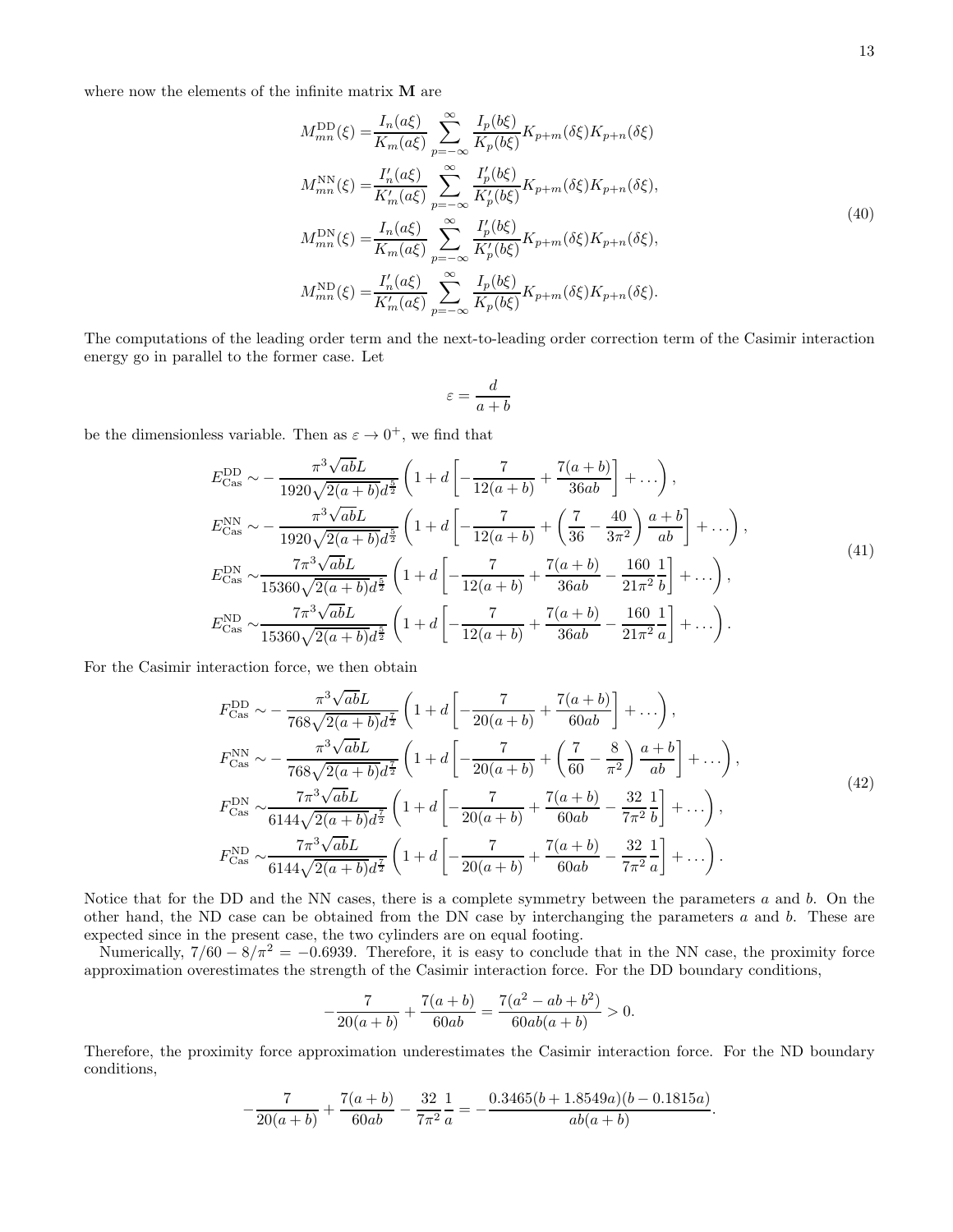Therefore, we find that the proximity force approximation may underestimate or overestimate the strength of the Casimir interaction force depending on the ratio of the two radii of the cylinders.

It is interesting to compare the results for two cylinders exterior to each other [\(41\)](#page-12-0) and [\(42\)](#page-12-1) with the results for one cylinder inside another cylinder [\(34\)](#page-10-1) and [\(35\)](#page-10-0). Notice that they have similar coefficients up to the changes of signs. This can be considered as an analogy of the result obtained in [\[19](#page-16-12)], where the exact closed forms for the Casimir energy of two weakly coupled dielectric cylinders were derived and it was shown that the analytic results for one cylinder inside the other can be obtained as an analytic continuation of the result for two cylinders exterior to each other.

Taking the limit  $b \to \infty$ , we again recover the configuration of a cylinder in front of a plate. It is easy to check that taking the  $b \to \infty$  limits of [\(42\)](#page-12-1) give [\(36\)](#page-11-1).

#### VI. CONCLUSION

In this article, we have computed analytically the asymptotic expansion of the Casimir interaction force between two cylinders, with one inside the another, or both outside each other. We compute the leading order term and the next-to-leading order term. Different combinations of Dirichlet (D) and Neumann (N) boundary conditions are discussed. The results read as

$$
F_{\text{Cas}}^{\text{DD}} \sim -\frac{\pi^3 \sqrt{ab} L}{768 \sqrt{2(b+a)} d^{\frac{7}{2}}} \left( 1 + d \left[ \pm \frac{7}{20(b+a)} + \frac{7(b+a)}{60ab} \right] + \ldots \right),
$$
  
\n
$$
F_{\text{Cas}}^{\text{NN}} \sim -\frac{\pi^3 \sqrt{ab} L}{768 \sqrt{2(b+a)} d^{\frac{7}{2}}} \left( 1 + d \left[ \pm \frac{7}{20(b+a)} + \left( \frac{7}{60} - \frac{8}{\pi^2} \right) \frac{b \mp a}{ab} \right] + \ldots \right),
$$
  
\n
$$
F_{\text{Cas}}^{\text{DN}} \sim \frac{7\pi^3 \sqrt{ab} L}{6144 \sqrt{2(b+a)} d^{\frac{7}{2}}} \left( 1 + d \left[ \pm \frac{7}{20(b+a)} + \frac{7(b+a)}{60ab} \pm \frac{32}{7\pi^2} \frac{1}{b} \right] + \ldots \right),
$$
  
\n
$$
F_{\text{Cas}}^{\text{ND}} \sim \frac{7\pi^3 \sqrt{ab} L}{6144 \sqrt{2(b+a)} d^{\frac{7}{2}}} \left( 1 + d \left[ \pm \frac{7}{20(b+a)} + \frac{7(b+a)}{60ab} - \frac{32}{7\pi^2} \frac{1}{a} \right] + \ldots \right).
$$
  
\n(43)

<span id="page-13-1"></span>For the terms  $\pm$  or  $\mp$ , the sign on the top is for the case where one cylinder is inside another, and the sign at the bottom is for the case where the two cylinders are exterior to each other. It is observed that for each case, the leading term of the Casimir interaction force agrees with that derived using the proximity force approximation. The proximity force approximation may underestimate or overestimate the magnitude of the Casimir interaction force depending on the boundary conditions and the ratio of the radii. The special  $b \to \infty$  limiting case which gives the results for the cylinder-plate configuration is discussed. It is found that the  $b \to \infty$  limits of the asymptotic expansions for the DD and NN cases reproduce the well-known results for the corresponding asymptotic expansions for the cylinder-plane configuration.

Although we only consider the Dirichlet and Neumann boundary conditions in this article, it is easy to obtain from [\(43\)](#page-13-1) the asymptotic expansions for perfectly conducting or infinitely permeable cylinders. More specifically, if both the cylinders are perfectly conducting or both are infinitely permeable, one takes the sum of the results for the DD and the NN cases. If one cylinder is perfectly conducting and one is infinitely permeable, then one takes the sum of the results for the DN and the ND cases.

## <span id="page-13-0"></span>Appendix A: Explicit expressions for  $\hat{\mathfrak{G}}_i$  and  $\mathfrak{K}_i$

For  $\hat{\mathfrak{G}}_i$ ,

$$
\hat{\mathfrak{G}}_i^{\text{DD}} = \hat{\mathfrak{G}}_i^{\text{DN}} = \frac{\tau^2 (n_i - 3n_{i+1})}{4m} + \frac{\beta \tau^3 (n_i + n_{i+1}) (n_i - n_{i+1})^2}{8m^2} - \varepsilon \frac{\tau (n_i + n_{i+1})}{\alpha},
$$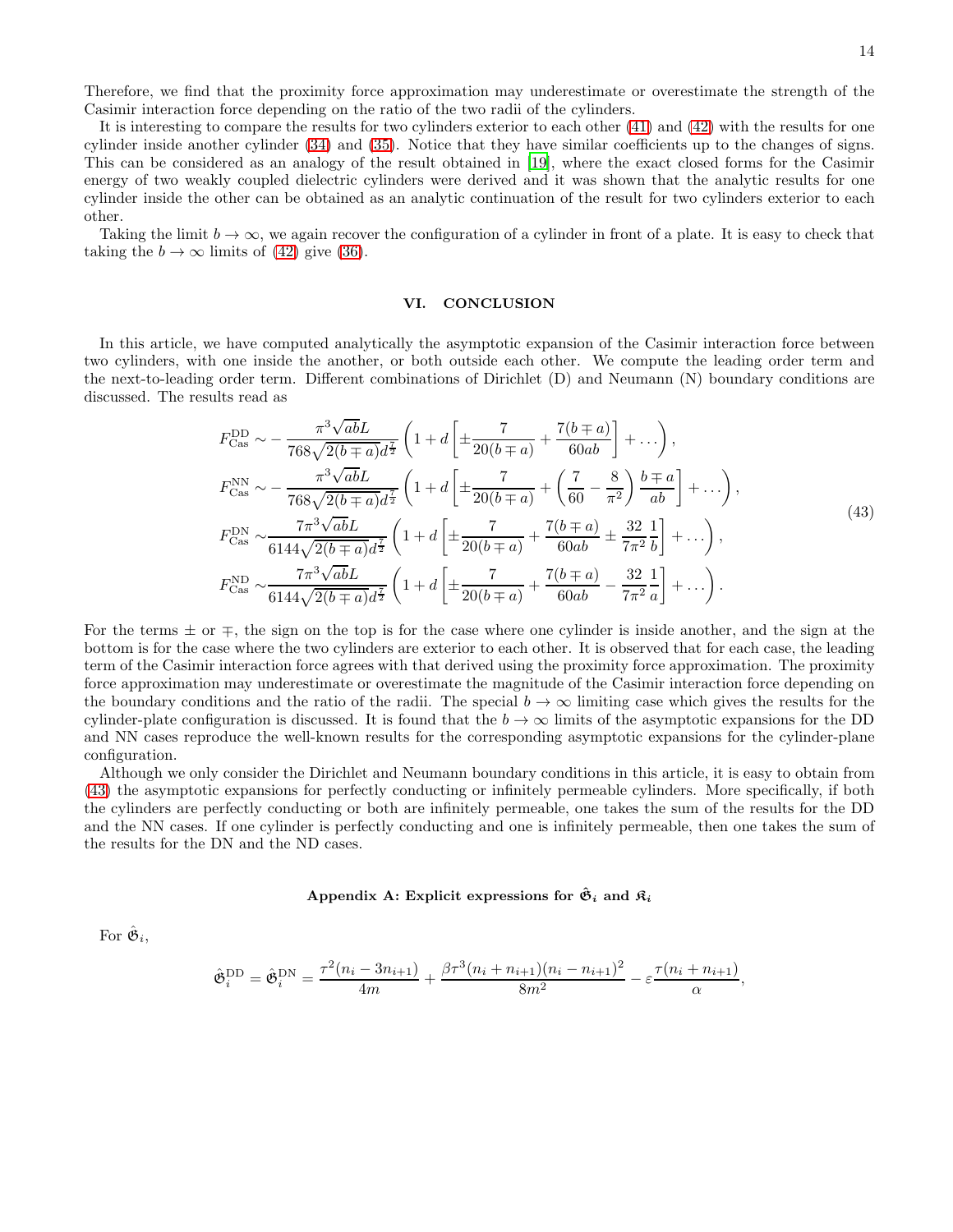and  $\hat{\mathfrak{G}}_i^{\text{NN}}$  and  $\hat{\mathfrak{G}}_i^{\text{ND}}$  are obtained from this by interchanging  $n_i$  and  $n_{i+1}$ . For  $\mathfrak{K}_i$ ,

$$
\mathfrak{K}_{i}^{\text{DD}} = \mathfrak{K}_{i}^{\text{DN}} = -\frac{(\alpha^{2} + 3\alpha + 3)(3\tau^{2} - 1)\tau}{16m\beta} - \frac{\tau^{2}(3\tau^{2} - 1)}{16m^{2}} \left( (\alpha^{2} + \alpha)(n_{i} - n_{i+1})^{2} + (n_{i} + n_{i+1})^{2} \right) \n- \frac{\tau^{3}(3\tau^{2} - 1)\beta}{192m^{3}} (n_{i} - n_{i+1})^{2} \left( (\alpha^{2} - \alpha)(n_{i} - n_{i+1})^{2} + 7n_{i}^{2} + 10n_{i}n_{i+1} + 7n_{i+1}^{2} \right) \n- \frac{\varepsilon\beta(1 - \tau^{2})}{2\alpha} - \frac{\varepsilon\tau(1 - \tau^{2})}{4\alpha m} \left( \alpha^{2}(n_{i} - n_{i+1})^{2} + (n_{i} + n_{i+1})^{2} \right) + \varepsilon(1 - \tau^{2}) + \frac{\beta\tau(3\tau^{2} - 1)}{4m} \n- \frac{\tau^{2}}{8m^{2}} \left( -2\alpha^{2}\tau^{2}(n_{i} - n_{i+1})^{2} + 2\tau^{2}(n_{i}^{2} - 2n_{i}n_{i+1} - 5n_{i+1}^{2}) + \alpha^{2}(n_{i} - n_{i+1})^{2} - n_{i}^{2} + 2n_{i}n_{i+1} + 3n_{i+1}^{2} \right) \n+ \frac{5(\alpha + 2)^{2}\tau^{3}}{48m\beta} + \frac{\alpha(\alpha + 2)\tau^{4}}{16m^{2}} (n_{i} - n_{i+1})^{2} - \frac{\varepsilon(\alpha + 2)\tau^{2}}{2\alpha} + \frac{3\tau^{4}(n_{i} + n_{i+1})^{2}}{32m^{2}} + \frac{\beta\tau^{5}(n_{i}^{2} - n_{i+1}^{2})^{2}}{32m^{3}} \n- \frac{\varepsilon\tau^{3}(n_{i} + n_{i+1})^{2}}{4m\alpha} + \frac{\alpha^{2}\beta\tau^{5}}{64m^{3}} (n_{i} - n_{i+1})^{4} - \frac{\varepsilon\beta\tau^{3}}{4
$$

 $\mathfrak{K}_i^{\text{NN}}$  and  $\mathfrak{K}_i^{\text{ND}}$  are obtained from this by interchanging  $n_i$  and  $n_{i+1}$ .

## <span id="page-14-0"></span>Appendix B: The integrals  $I_i^s$  and  $J_{ij}^s$

For  $I_0^s$ , using the identity

<span id="page-14-1"></span>
$$
\sum_{i=0}^{s} (n_i - n_{i+1})^2 = 2\left(n_s - \frac{1}{2}n_{s-1}\right)^2 + \frac{3}{2}\left(n_{s-1} - \frac{2}{3}n_{s-2}\right)^2 + \dots + \frac{s+1}{s}n_1^2,
$$
\n(B1)

we can integrate in the order  $n_s \to \ldots \to n_2 \to n_1$ . The integrations over  $n_s, \ldots, n_2$  only require the formula [\(19\)](#page-7-1), whereas the integration over  $n_1$  needs the formulas [\(25\)](#page-8-2).

For  $I_s^s$ , we use [\(18\)](#page-7-2) and integrate in the order  $n_1 \rightarrow \ldots \rightarrow n_s$ .

For  $I_i^s, 1 \leq i \leq s-1$ , using the identity

$$
\sum_{i=0}^{s} (n_i - n_{i+1})^2 = 2\left(n_1 - \frac{1}{2}n_2\right)^2 + \ldots + \frac{i+1}{i}\left(n_i - \frac{i}{i+1}n_{i+1}\right)^2 + 2\left(n_s - \frac{1}{2}n_{s-1}\right)^2 + \ldots + \frac{s-i}{s-i-1}\left(n_{i+2} - \frac{s-i-1}{s-i}n_{i+1}\right)^2 + \frac{s+1}{(i+1)(s-i)}n_{i+1}^2,
$$

we can first integrate in the order  $n_1 \to \ldots \to n_{i-1} \to n_s \to \ldots \to n_{i+2}$ , and then make a change of variables

$$
x = n_i - \frac{i}{i+1}n_{i+1}, \quad y = n_{i+1}.
$$

The integrations over  $x$  and  $y$  can be performed using  $(25)$ .

It is interesting to remark that although the cases of  $I_0^s$  and  $I_s^s$  have to be considered separately, it turns out that by formally substituting  $i = 0$  and  $i = s$  into the formula obtained for  $I_i^s$  where  $1 \le i \le s - 1$ , the results agree with  $I_0^s$  and  $I_s^s$  respectively.

For  $J_{01}^s$ , using the identity [\(B1\)](#page-14-1), we can first integrate in the order  $n_s \to \ldots \to n_3$ . Then make a change of variables

$$
x = n_1
$$
,  $y = n_2 - \frac{s-1}{s}n_1$ ,

and integrate over  $x$  and  $y$  using  $(25)$ .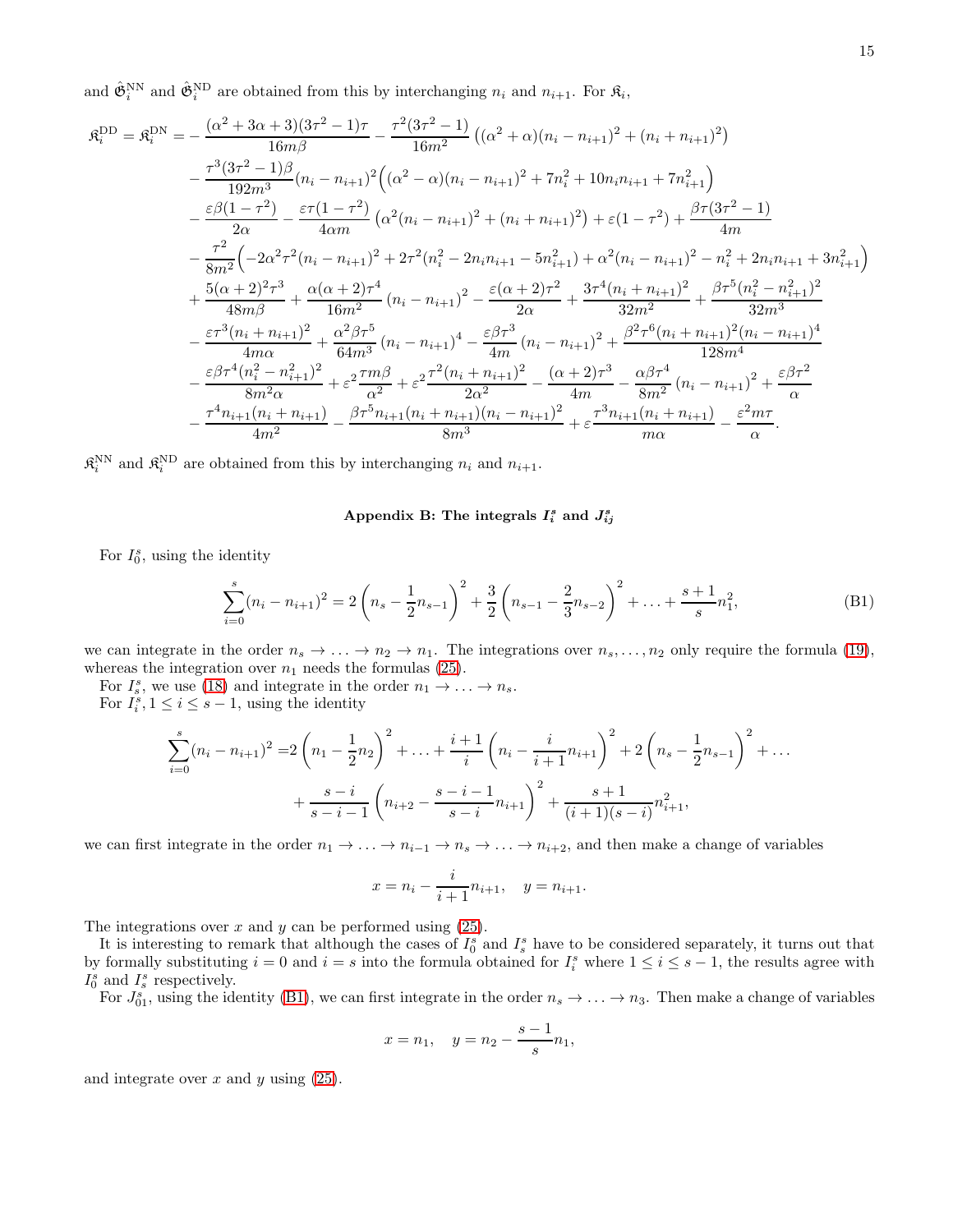For  $J_{0s}^s$ , using the identity

$$
\sum_{i=0}^{s} (n_i - n_{i+1})^2 = 2\left(m_2 - \frac{1}{2}m_3\right)^2 + \dots + \frac{s-2}{s-3}\left(m_{s-2} - \frac{s-3}{s-2}m_{s-1}\right)^2 + \frac{s-1}{s-2}\left(m_{s-1} - \frac{s-2}{s-1}(n_s - n_1)\right)^2 + \frac{s}{s-1}\left(n_1 - \frac{1}{s}n_s\right)^2 + \frac{s+1}{s}n_s^2,
$$

where  $m_i = n_i - n_1, 2 \le i \le s - 1$ , we can first integrate in the order  $m_2 \to \ldots \to m_{s-1}$ . Then make a change of variables

$$
x = n_1 - \frac{1}{s}n_s, \quad y = n_s,
$$

and integrate over  $x$  and  $y$ .

For  $J_{0j}^s$ , where  $2 \leq j \leq s-1$ , using the identity

$$
\sum_{i=0}^{s} (n_i - n_{i+1})^2 = 2\left(m_2 - \frac{1}{2}m_3\right)^2 + \dots + \frac{j-1}{j-2}\left(m_{j-1} - \frac{j-2}{j-1}(n_j - n_1)\right)^2
$$
  
+ 
$$
2\left(n_s - \frac{1}{2}n_{s-1}\right)^2 + \dots + \frac{s-j}{s-j-1}\left(n_{j+2} - \frac{s-j-1}{s-j}n_{j+1}\right)
$$
  
+ 
$$
\frac{j}{j-1}\left(n_1 - \frac{1}{j}n_j\right)^2 + \frac{s+1}{j(s-j+1)}n_j^2 + \frac{s-j+1}{s-j}\left(n_{j+1} - \frac{s-j}{s-j+1}n_j\right)^2,
$$

where  $m_i = n_i - n_1, 2 \le i \le j - 1$ , we can first integrate in the order  $m_2 \to \ldots \to m_{j-1} \to n_s \to \ldots \to n_{j+2}$ . Then make a change of variables

$$
x = n_1 - \frac{1}{j}n_j
$$
,  $y = n_j$ ,  $z = n_{j+1} - \frac{s-j}{s-j+1}n_j$ ,

and integrate over  $x, y$  and  $z$ .

For  $J_{s-1,s}^s$ , using the identity [\(18\)](#page-7-2), we can first integrate in the order  $n_1 \rightarrow \ldots \rightarrow n_{s-2}$ . Then make a change of variables

$$
x=n_{s-1}-\frac{s-1}{s}n_s,\quad y=n_s
$$

and integrate over  $x$  and  $y$ .

For  $J_{is}^s, 1 \leq i \leq s-2$ , using the identity

$$
\sum_{i=0}^{s} (n_i - n_{i+1})^2 = 2\left(n_1 - \frac{1}{2}n_2\right)^2 + \ldots + \frac{i}{i-1}\left(n_{i-1} - \frac{i-1}{i}n_i\right)^2
$$
  
+  $2\left(m_{s-1} - \frac{1}{2}m_{s-2}\right)^2 + \ldots + \frac{s-i-1}{s-i-2}\left(m_{i+2} - \frac{s-i-2}{s-i-1}(n_{i+1} - n_s)\right)^2$   
+  $\frac{i+1}{i}\left(n_i - \frac{i}{i+1}n_{i+1}\right)^2 + \frac{s+1}{(i+1)(s-i)}n_{i+1}^2 + \frac{s-i}{s-i-1}\left(n_s - \frac{1}{s-i}n_{i+1}\right)^2$ 

where  $m_j = n_j - n_s$ ,  $i + 2 \le j \le s - 1$ , we can first integrate in the order  $n_1 \to \ldots \to n_{i-1} \to m_{s-1} \to \ldots \to m_{i+2}$ . Then make a change of variables

$$
x = n_i - \frac{i}{i+1}n_{i+1}, \quad y = n_{i+1}, \quad z = n_s - \frac{1}{s-i}n_{i+1},
$$

and integrate over  $x, y$  and  $z$ .

For  $J_{i,i+1}^s, 1 \leq i \leq s-2$ , using the identity

$$
\sum_{i=0}^{s} (n_i - n_{i+1})^2 = 2\left(n_1 - \frac{1}{2}n_2\right)^2 + \ldots + \frac{i+1}{i}\left(n_i - \frac{i}{i+1}n_{i+1}\right)^2
$$
  
+ 
$$
2\left(n_s - \frac{1}{2}n_{s-1}\right)^2 + \ldots + \frac{s-i}{s-i-1}\left(n_{i+2} - \frac{s-i-1}{s-i}n_{i+1}\right)^2 + \frac{s+1}{(i+1)(s-i)}n_{i+1}^2,
$$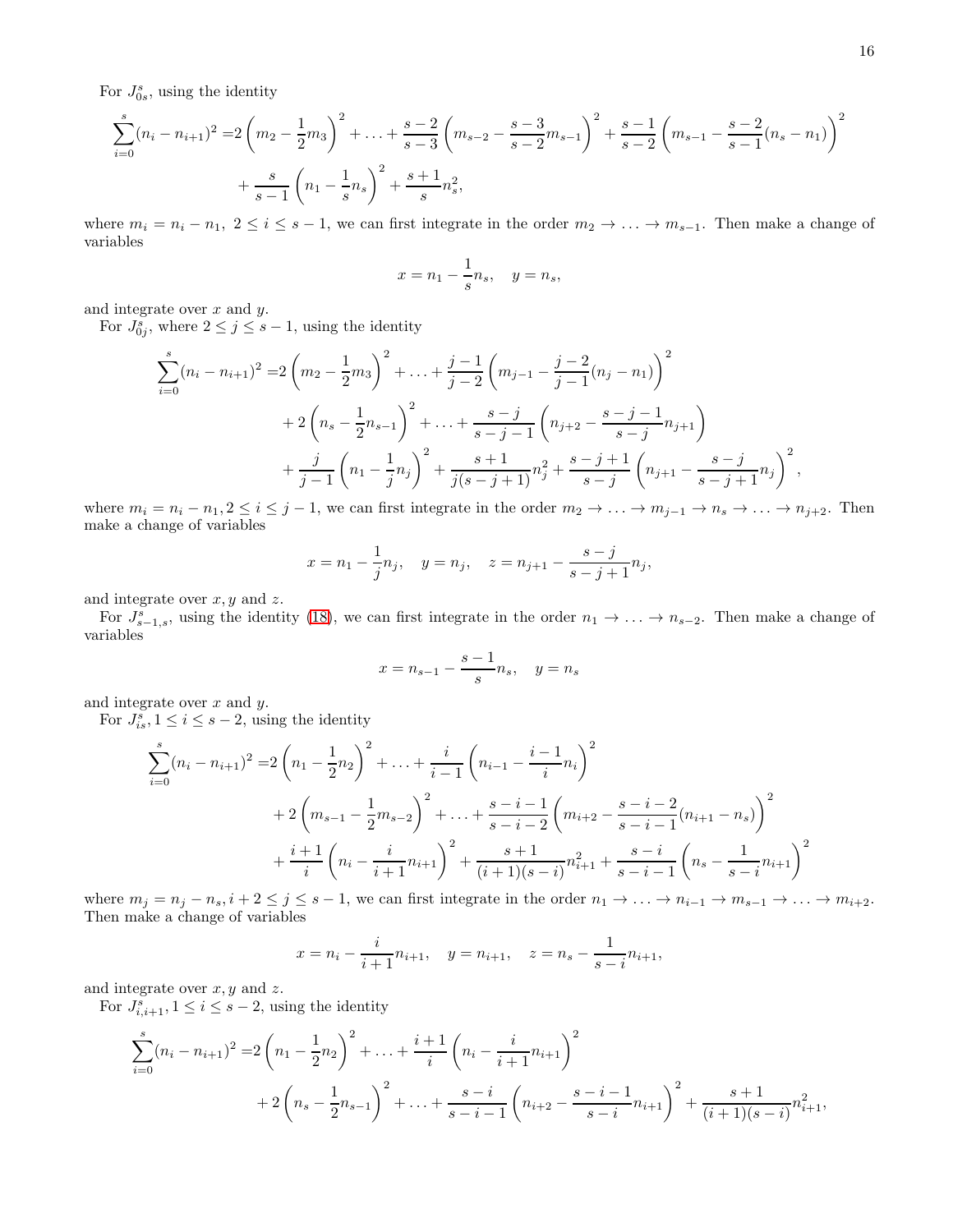we can first integrate in the order  $n_1 \to \ldots \to n_{i-1} \to n_s \to \ldots \to n_{i+3}$ . Then make a change of variables

$$
x = n_i - \frac{i}{i+1}n_{i+1}, \quad y = n_{i+1}, \quad z = n_{i+2} - \frac{s-i-1}{s-i}n_{i+1}
$$

and integrate over  $x, y$  and  $z$ .

Finally, for  $J_{ij}^s$ , where  $1 \le i \le s - 3, i + 2 \le j \le s - 1$ , using the identity

$$
\sum_{i=0}^{s} (n_i - n_{i+1})^2 = 2\left(n_1 - \frac{1}{2}n_2\right)^2 + \ldots + \frac{i+1}{i}\left(n_i - \frac{i}{i+1}n_{i+1}\right)^2
$$
  
+  $2\left(n_s - \frac{1}{2}n_{s-1}\right)^2 + \ldots + \frac{s-j+1}{s-j}\left(n_{j+1} - \frac{s-j}{s-j+1}n_j\right)^2$   
+  $2\left(m_{i+2} - \frac{1}{2}m_{i+3}\right)^2 + \ldots + \frac{j-i-1}{j-i-2}\left(m_{j-1} - \frac{j-i-2}{j-i-1}(n_j - n_{i+1})\right)^2$   
+  $\frac{j}{(i+1)(j-i-1)}\left(n_{i+1} - \frac{i+1}{j}n_j\right)^2 + \frac{s+1}{j(s-j+1)}n_j^2$ ,

where  $m_k = n_k - n_{i+1}, i+2 \leq k \leq j-1$ , we can first integrate in the order  $n_1 \to \ldots \to n_{i-1} \to n_s \to \ldots \to n_{j+2} \to$  $m_{i+2} \to \ldots \to m_{j-1}$ . Then make a change of variables

$$
x = n_i - \frac{i}{i+1}n_{i+1}, \quad y = n_{i+1} - \frac{i+1}{j}n_j, \quad z = n_j, \quad w = n_{j+1} - \frac{s-j}{s-j+1}n_j,
$$

and integrate over  $x, y, z$  and  $w$ .

As in the case of  $I_i^s$ , by formally substituting  $(i, j) = (0, 1), (0, s), (0, j), (s - 1, s), (i, s), (i, i + 1)$  into the expressions obtained for  $J_{ij}^s$  where  $1 \le i \le s-3, i+2 \le j \le s-1$ , one obtains respectively  $J_{01}^s, J_{0s}^s, J_{0j}^s, J_{s-1,s}^s, J_{is}^s, J_{i,i+1}^s$ .

## Acknowledgments

This project is funded by the Ministry of Higher Education of Malaysia under the FRGS grant FRGS/2/2010/SG/UNIM/02/2.

- <span id="page-16-0"></span>[1] M. Bordag, G. L. Klimchitskaya, U. Mohideen and V. M. Mostepanenko, Advances in the Casimir effect, Oxford University Press, Oxford, 2009.
- <span id="page-16-1"></span>[2] M. Schaden and L. Spruch, Phys. Rev. A 58, 935 (1998).
- <span id="page-16-2"></span>[3] M. Schaden and L. Spruch, Phys. Rev. Lett. 84, 459 (2000).
- <span id="page-16-3"></span>[4] R. L. Jaffe and A. Scardicchio, Phys. Rev. Lett. 92, 070402 (2004).
- [5] A. Scardicchio and R. L. Jaffe, Nucl. Phys. B 704, 552 (2005).
- <span id="page-16-4"></span>[6] A. Scardicchio and R. L. Jaffe, Nucl. Phys. B 743, 249 (2006).
- <span id="page-16-5"></span>[7] H. Gies, K. Langfeld, and L. Moyaerts, J. High Energy Phys. 0306, 018 (2003).
- [8] H. Gies and K. Klingmüller, Phys. Rev. Lett. **96**, 220401 (2006).
- [9] H. Gies and K. Klingmüller, Phys. Rev. Lett. **97**, 220405 (2006).
- <span id="page-16-6"></span>[10] H. Gies and K. Klingmüller, Phys. Rev. D 74, 045002 (2006).
- <span id="page-16-7"></span>[11] M. Bordag, Phys. Rev. D **73**, 125018 (2006).
- <span id="page-16-10"></span>[12] A. Bulgac, P. Magierski and A. Wirzba, Phys. Rev. D 73, 025007 (2006).
- [13] T. Emig, R. L. Jaffe, M. Kadar and A. Scardicchio, Phys. Rev. Lett. 96, 080403 (2006).
- <span id="page-16-11"></span>[14] T. Emig, N. Graham, R. L. Jaffe and M. Kardar, Phys. Rev. Lett. 99, 170403 (2007).
- [15] T. Emig, N. Graham, R. L. Jaffe and M. Kardar, Phys. Rev. D 77, 025005 (2008).
- [16] T. Emig and R. L. Jaffe, J. Phys. A 41, 164001 (2008).
- [17] O. Kenneth and I. Klich, Phys. Rev. B 78, 014103 (2008).
- [18] K. A. Milton and J. Wagner, J. Phys. A 41, 155402 (2008).
- <span id="page-16-12"></span>[19] K. A. Milton, P. Parashar and J. Wagner, in Casimir Effect and Cosmology, ed. Odintsov, Elizalde, and Gorbunova, pp. 107-118 (Tomsk State Pedagogical University, 2009).
- <span id="page-16-8"></span>[20] S. J. Rahi, T. Emig, N. Graham, R. L. Jaffe, and M. Kardar, Phys. Rev. D 80, 085021 (2009).
- <span id="page-16-9"></span>[21] D. A. R. Dalvit, F. C. Lombardo, F. D. Mazzitelli and R. Onofrio, Phys. Rev. A 74, 020101(R) (2006).